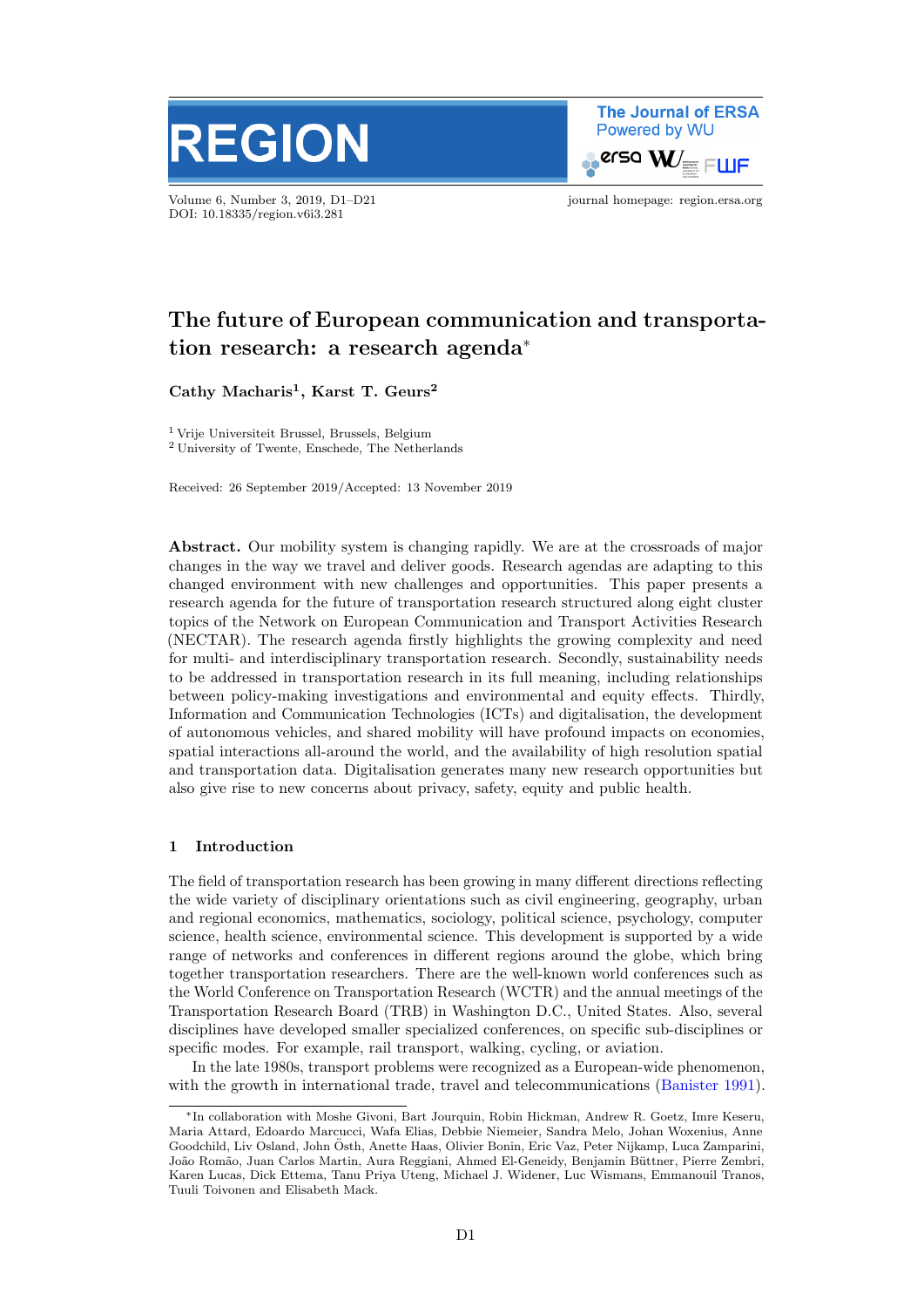Additionally, the breaking down of barriers within Europe made clear the need for a common transportation research agenda and a mechanism to include researchers from across Europe and from different disciplines. In 1992, the research network 'Network on European Communication and Transport Activities Research' (NECTAR) started as a non-profit and membership-based organization. NECTAR celebrated its 25th anniversary in 2017 in Madrid during its bi-annual conference [\(Geurs](#page-16-0) [2018\)](#page-16-0). In the early days of NECTAR, research was significantly influenced by the process of European integration with the Maastricht Treaty in 1992, which also opened many new research questions regarding how the European Union (EU) will allow cross border transport and create new networks. This European perspective is quite clearly coming out of the initial clustering of themes, such as: 'Networks', 'Transport, Communications and Spatial Evolution in Europe', 'Transport, Spatial Opportunities and Borders' and 'Economic Analysis and Transport Policy Processes in Europe'.

The 25th NECTAR anniversary was a good moment to reflect on what changed and what should be the research priorities for the next 25 years. Also, a discussion on a transportation research agenda seems opportune and necessary given current contemporary societal problems such as global warming and rapid technological developments in the transportation field. In the 25 years after the birth of NECTAR, the transport landscape has changed dramatically. Digitalisation and new technologies are changing our travel behaviour and logistics activities.

In this discussion paper, we reflect on what the research agenda for the coming 25 years should be. Over 60 NECTAR members from a variety of disciplines have contributed to this paper. Firstly, we received inputs from 26 NECTAR members who participated in a small survey (distributed to over 200 NECTAR members) in which we asked them to identify research directions likely to emerge in the next 25 years. Secondly, the coordinators of the clusters (four co-chairs per cluster), have discussed future research directions using the survey results as inputs for their discussion. This resulted in a research agenda for the next 25 years. In the remainder of the paper we firstly describe the scope of NECTAR, followed by the history and research agenda of each of the eight clusters, and lastly provide a synthesis and conclusion.

## 2 The scope of NECTAR

The aim of NECTAR was (and still is) to foster research collaboration and exchange of information in the fields of transport, communication and mobility among European scholars from different disciplines and countries, with particular emphasis on a social science orientation. NECTAR members study the behaviour of individuals, groups and governments within a spatial framework. The NECTAR research community utilizes a wide variety of perspectives to analyse the challenges facing transport and communication, and the impact these challenges have on society at all levels of spatial aggregation.

So far, NECTAR has hosted 15 international conferences and organized over 100 workshops and special sessions around the world. Also, many joint cluster events have been organized on cross-cutting research areas. The clusters have collaborated in hundreds of publications. Over 30 books and special issues in international journals have been published since 1992. In the NECTAR book series, published by Edward Elgar, eight books have been published since 2011 on topics such as 'Transportation and economic development', 'Accessibility, Equity and Efficiency', 'ICT for Transport', 'Smart Transport Networks, 'City Distribution and Urban Freight Transport', and 'Transport, Space and Equity' .

The core of NECTAR consists of thematic and multidisciplinary clusters. The clusters come together frequently in between the larger bi-annual NECTAR conferences and organize workshops and special sessions on specific research themes. The clusters are dynamic in nature, and pursue new emerging research themes. In the NECTAR history, clusters have stopped (only one of the five original clusters is still active), new clusters have been formed and some clusters have shifted their focus.

Currently, NECTAR comprises of 8 clusters: 'Transport Infrastructure Impacts and Evaluation' (Cluster 1), 'Policy and Environment' (Cluster 2), 'Logistics and Freight'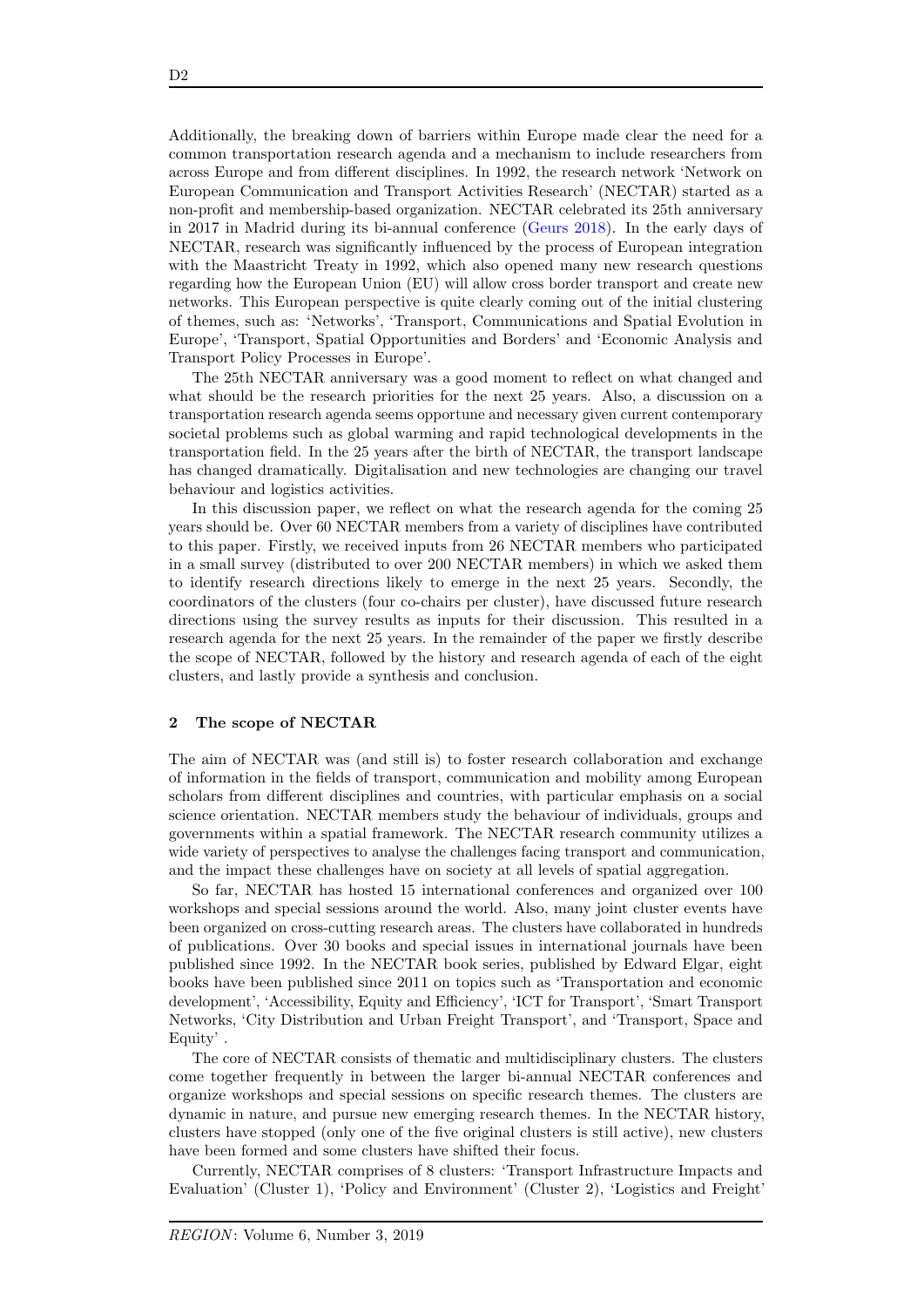<span id="page-2-0"></span>

Figure 1: The scope of the NECTAR

(Cluster 3), 'Commuting, Migration, Housing and Labour Markets' (Cluster 4), 'Leisure, Recreation and Tourism' (Cluster 5), 'Accessibility' (Cluster 6), 'Social issues and Health' (Cluster 7) and 'ICT' (Cluster 8). The scope and relationships of the clusters are visualized in Figure [1.](#page-2-0) The clusters cover the reciprocal relationships between transportation (transport networks, transport and mobility providers, accessibility, logistic operators), spatial interactions (commuting, migration, tourism, freight transport) and land use (housing and labour markets). Moreover, several NECTAR clusters address governance issues and examine the impacts of transportation policies and relevant land-use, social, economic and social policies that influence the transport system, spatial interactions and land use, and their impacts on society (economy, social, health, environment).

## 3 Transport networks, impacts and evaluation

#### 3.1 History and background of the cluster

The 'Networks' cluster has been active since the start of NECTAR in 1992. As noted in the introduction, research in NECTAR in the early days was very much inspired by the process of European integration allowing cross border transport and creating new networks. Throughout its history, the Networks cluster has organised over 30 workshops and special sessions. The cluster focused on the analysis and evaluation of complex transport networks, including air transport. In more recent years, emphasis is put on the social impacts of infrastructure and methodologies to assess it. In 2017, the title of the cluster changed to 'Transport Infrastructure Impacts and Evaluation'. The new title better suits the scope of research issues discussed in recent meetings and publications, such as macro level impacts such as the wider economic impacts of transport networks (Bråthen, Givoni [2017\)](#page-15-1) and micro level impacts such as social inequity. Recent years saw research activities dedicated to more specific issues like: 'Exploring equity issues of ICTs for transport networks' [\(Thomopoulos et al.](#page-19-0) [2015\)](#page-19-0); 'A future for Walking and Cycling networks'; 'Efficient European multimodal networks'; 'Smart transport network investments and smart outcomes?', and 'Enhancing network efficiency: air transport and sustainability' [\(Miyoshi et al.](#page-18-0) [2018\)](#page-18-0). Moreover, the wide range of spatial and social equity impacts of transport systems has been explored by the cluster [\(Hickman et al.](#page-17-0) [2019\)](#page-17-0).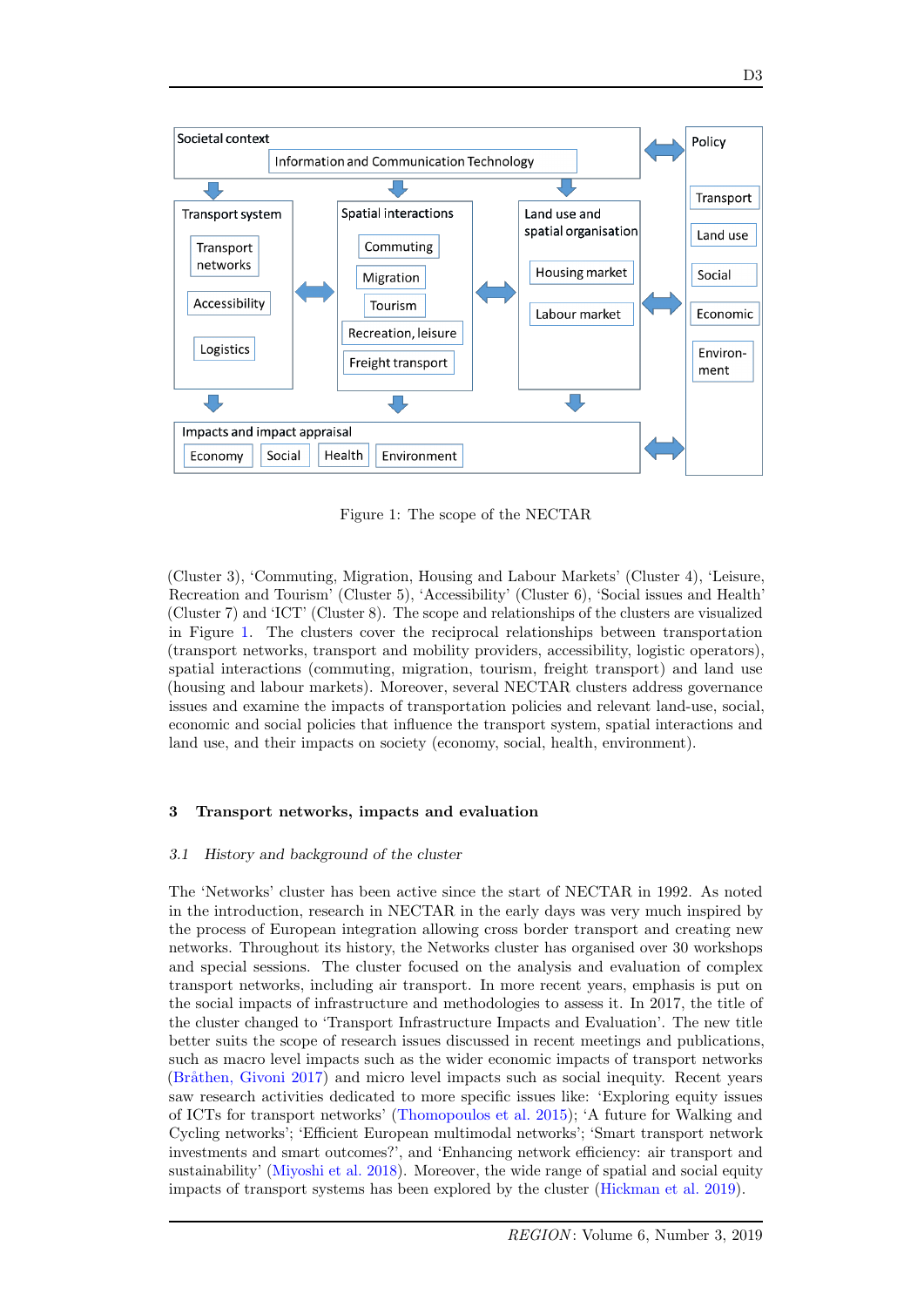## <span id="page-3-0"></span>3.2 A research agenda

## A broader evaluation approach

Future research is needed to widen the scope of current transport policy development and project appraisal approaches. Travel time is central to our understanding of transport, and to analysis and decision making in the transport sector. Currently, transport planning is based on the rationale that all travel is 'wasteful' and travel time ought to be minimised. This is complemented by the argument that greater choice between activities at alternative destination options is beneficial. Hence, a better transport system is one that provides a wider range of destinations that can be reached in the time available to any individual. The inevitable consequence of this thinking is to promote speed as the primary objective of transport systems with a view to 'saving time' [\(Banister](#page-15-2) [2011\)](#page-15-2). This leads to longer travel distances, has distributional outcomes (greater inequality), and results in greater use of resources, as higher speed increases energy consumption and carbon emissions. [Banister et al.](#page-15-3) [\(2019\)](#page-15-3) introduce the concept of reasonable travel time defined as the door-to-door journey time that is acceptable to the individual traveller for reaching a particular destination, and its associated activities, given the conditions provided to turn 'lost time' into 'useful time' while travelling. This means prioritising more than just travel time and speed. It can be argued that as a general rule, improving the journey experience would be an easier and cheaper means to achieve this, as compared with reducing the door-to-door travel time. Turning into the assessment of impacts, clearly this must move beyond the focus on travel time savings, to consider other various social, environmental and economic impacts and importantly the spatial impacts of (investment in) transport infrastructure, development impacts in particular, and at all spatial levels.

In this regard, the Capability Approach [\(Beyazit](#page-15-4) [2011\)](#page-15-4) offers a new type of 'impacts' that transport infrastructure contribute to and related impacts on Mobility and Mobility Capital [\(Shliselberg, Givoni](#page-19-1) [2018\)](#page-19-1). A different set of impacts, some of which are new, requires the development of different, new or modified, evaluation tools. The main questions here will be if measurement is possible and if so, then how to measure, and can (should) the impact be quantified and/or 'monetized'? The shifting focus in urban transport planning to walking and cycling infrastructure, which are considered 'small' compared to motorized transport infrastructure likewise require a new evaluation approach, that of so-called 'small' projects.

#### Digitalisation, technology and mobility services

The complexity of multimodal transport network analysis is growing as the landscape of European urban transport networks is becoming increasingly varied with the emergence of shared mobility services such as bike sharing, car sharing and ride sharing. While technology that enable automated vehicles will be transformative, it is undeniable as well that the shift from transportation systems to both Mobility as a Service (MaaS) and the sharing economy are equally transformative. Such shifts may well have deeper impacts on accessibility. The traditional dichotomy between private transportation (automobile in particular), and public transportation is quickly becoming irrelevant. Ride hailing services (UBER, LYFT, Bla-Bla-Car, etc.) as well as dockless (e-)bikes and personal light electric vehicles (PLEV), such as e-scooters, are creating a new geography that is less impeded by fixities. Research is needed to analyse and quantify the network implications and the societal impacts of these new transport modes, in particular for equity, social inclusion, and traffic safety.

## Uncertainty in transport planning and network design

In a number of spheres of policy, it appears uncertainty has intensified in the face of globalisation, economic instability, climate change, technological innovation and changing consumer preferences [\(Lyons, Davidson](#page-17-1) [2016\)](#page-17-1). There is growing interest in, and use of, techniques that can help decision making processes where deep uncertainty is involved. The 'deep uncertainty' that exist with respect to future mobility practices (see for example [Givoni, Perl](#page-17-2) [2017\)](#page-17-2) means also that such infrastructure must be 'flexible' to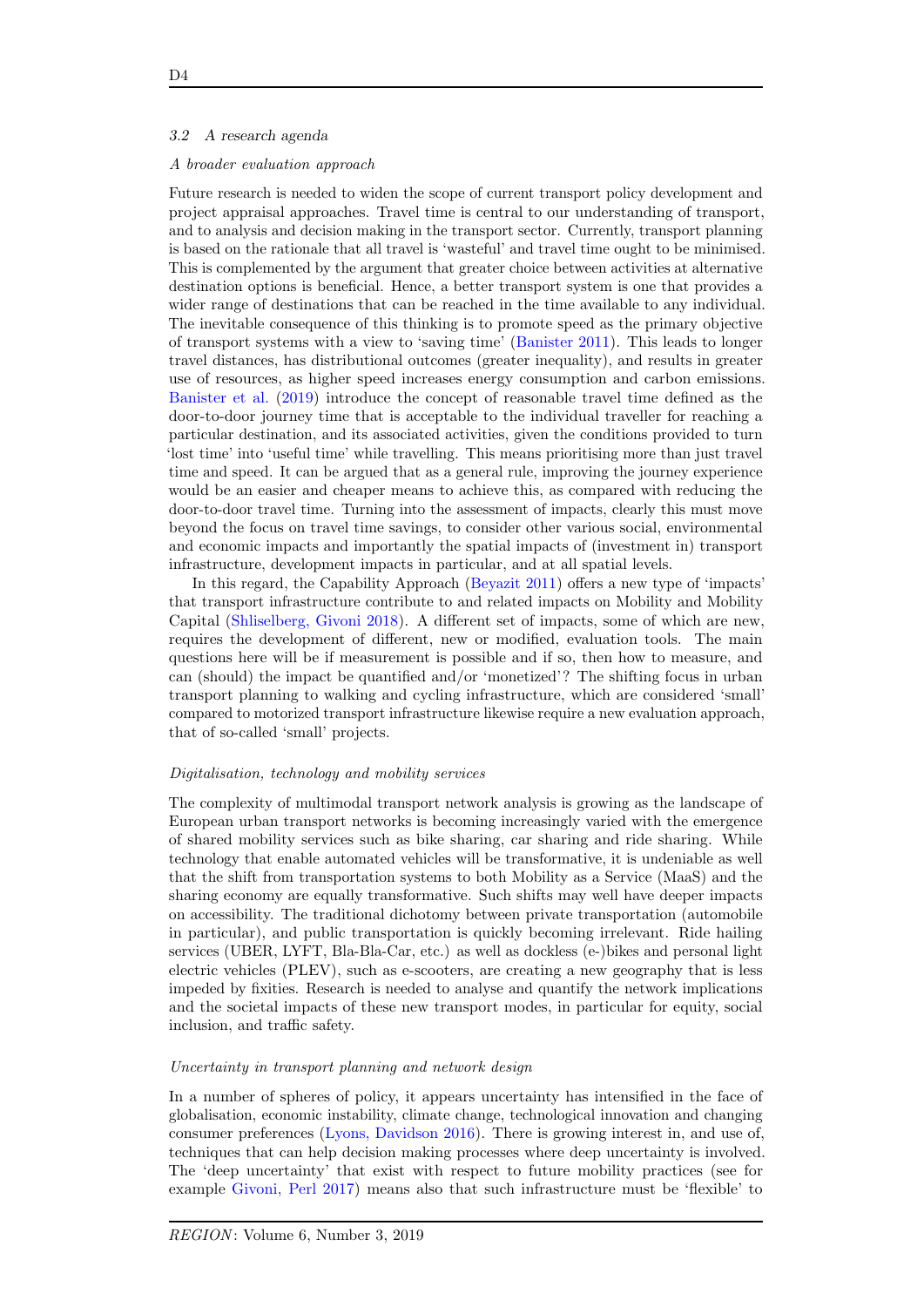# 4 Commuting, migration, housing and labour markets

# 4.1 History and background of the cluster

An important focus throughout the history of NECTAR is related to transport and spatial interactions. The NECTAR cluster 'Commuting, Migration, Housing and Labour Markets' has, since its inception, focused on topics related to commuting, migration, housing and labour markets. These topics are fundamental for the functioning of the economy and for the everyday life of many people. [Haas, Osland](#page-17-4) [\(2014\)](#page-17-4) summarise the complex relationships between commuting, migration and the housing and labour markets in an editorial of a special issue with NECTAR workshop papers in the journal of Urban Studies. In order to obtain an efficient labour market, workers should locate and relocate to where the relevant jobs are to be found. From an economic point of view, commuting and migration are essential elements for obtaining a well-functioning labour market. Finally, housing is a basic good and for many people rents or loan repayments make up a relatively large proportion of their overall budget. Due to its central role during the financial and economic crisis starting in 2007-2008, it has become clear that housing prices are important for the development of the overall economy in many countries (e.g. see [Zabel](#page-20-0) [2012\)](#page-20-0). Moreover, across the globe and especially in Europe, migration flows challenge regional labour and housing markets. The cluster encompasses theoretical and empirical research that focuses on analyses that increase the understanding of these linked topics, methodologically as well as for policy implications.

# <span id="page-4-0"></span>4.2 A research agenda

The past activities of the cluster 'Commuting, Migration, Housing and Labour Markets' has mainly focused on the complex interactions between housing and labour markets, and on patterns of migration and commuting. We believe this will also be an important research focus in the future. This focus is also echoed by the responses of the survey among NECTAR members. The overall umbrella of the research of this cluster will be the links between the various spatial interactions and different facets of sustainability, including environment, affordability, integration, participation, efficiency and fairness. Some new research directions will be pursued given a range of structural and demographic changes in the economy, while maintaining the continuum of previous research directions. These new research direction are described below.

## Inequalities in the labour and housing markets

The issue of inequality has been studied for many years but regional issues of inequality will be a major topic in the future. There are growing spatial disparities in housing and labour markets in centrally versus less centrally located areas. Also, a relevant research topic is inequality in accessibility to jobs for various groups of people living in different types of regions, in particular for migrants. Research should consider differences in gender, age, socioeconomic status, culture, education and their associated occupational challenges and developments. Research questions include how specific groups can manage to change their unemployment status and what is the best way (route) out of unemployment for the various groups? Also, links between accessibility, technological advances, (affordable) housing, density, and the overall environment in urban areas need to be addressed.

## Advanced spatial interaction and matching analysis

Research on commuting and migration in relation to labour and housing markets will also in the next decades need to be spatially oriented, because economic and social development happens most of all as a function of proximity. Research will need to remain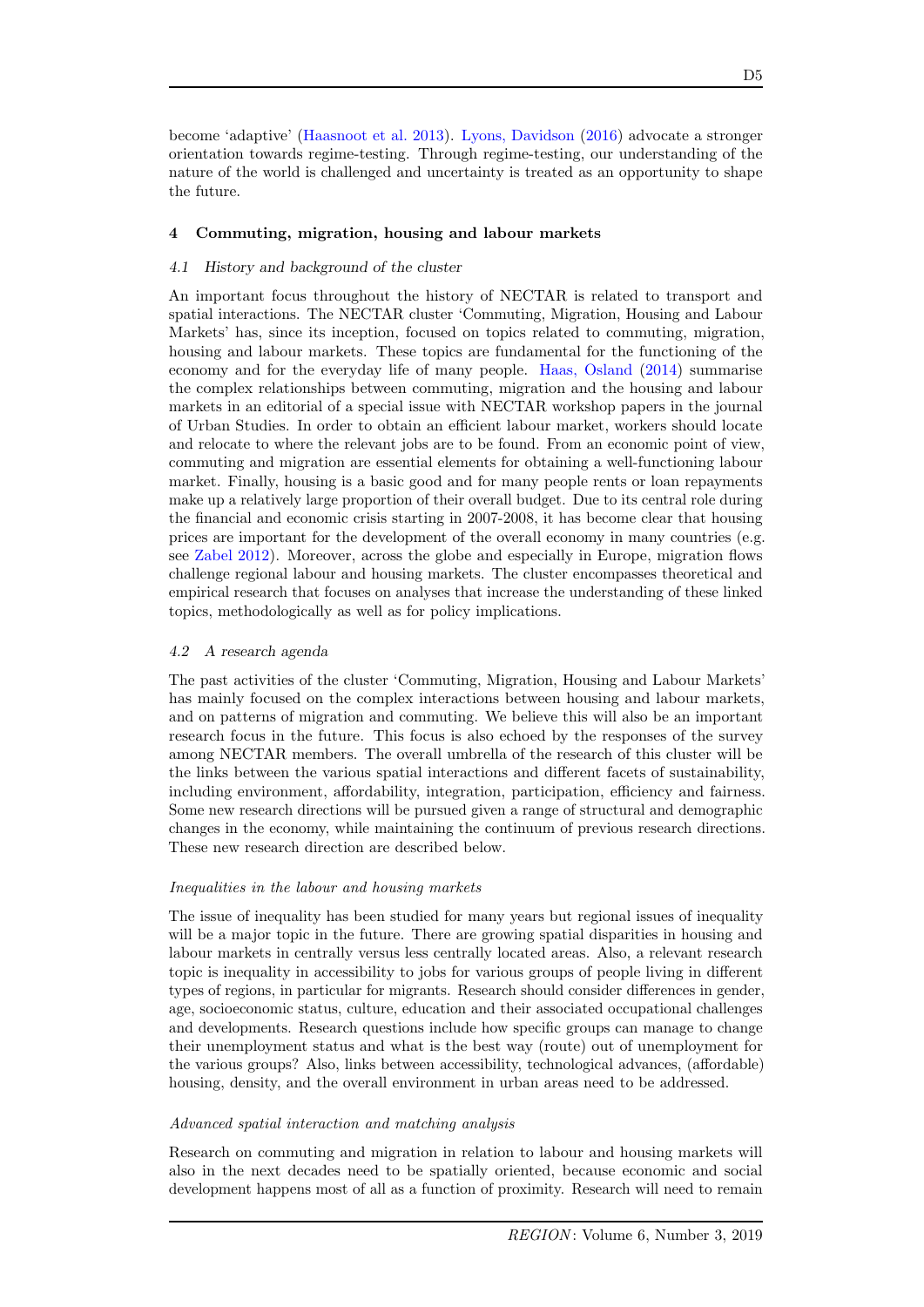focused on spatial interactions, spatial linkages, distances, and spatial matching – both with regards to housing and labour markets. In future research, a place-based life-cycle perspective will be relevant and the focus will increasingly be on various age groups. Focus will especially be placed on the older generations, given the demographic development in many European countries. The advances in geo-computation and growing availability of high resolution spatial data (big data, and combinations of spatial approaches over time) will provide new research opportunities. Big data, machine learning algorithms and geo-referenced databases will likely become more important to study commuting, migration, labour and housing markets.

#### Digitalisation, commuting and labour market

Studying commuting is increasing in importance in the digital age, in particular the effects of digitalisation on firms, employees and their mobility patterns. [Milakis et al.](#page-18-1) [\(2017,](#page-18-1) [2018\)](#page-18-2) state that automated vehicles could have significant implications for cities and transport systems ranging from first order (e.g., traffic, commuting, travel demand), second-order (e.g. vehicle ownership and sharing, location choices and land use, labour and housing markets) to third-order (energy consumption, air pollution, safety, social equity, economy and public health) effects. All of these implications are highly uncertain and are important research topics. Furthermore, the shift from transportation systems to both MaaS and the sharing economy, will also impact vehicle ownership, parking demand, and the need for parking supply in cities. Furthermore, in many developed countries digitalisation has changed the labour market. The Netherlands, for example, have seen a very rapid increase in the number of solo self-employed (solopreneurs) over the last decades which has led to an increase in the demand for flexible work spaces and reduces inner-city car traffic, as most Dutch solopreneurs travel to work by bike or public transport. Self-employed workers are likely to have distinctive travel behaviour because, compared to employees, they have greater autonomy over work scheduling and are less affected by imperfect information about the labour market [\(Shin](#page-19-2) [2019\)](#page-19-2). Studies in the United States suggest that self-employed commuters have a shorter commuting distance and time than their 'traditional' employee counterparts. However, this seems to be offset by increased travel distance and time for other work-related and non-work purposes [\(Shin](#page-19-2) [2019\)](#page-19-2).

#### 5 Transport, leisure, recreation and tourism

#### 5.1 History and background of the cluster

An emerging research theme which was recently recognized within NECTAR was transportation, communication and mobility in relation to leisure, tourism and recreation. The cluster on 'Leisure, recreation and tourism' started in 2016. The research theme of this cluster is truly multi- and interdisciplinary. Research on leisure, tourism and recreation is booming in many disciplines: economics, sociology, psychology, management sciences, and environmental sciences among others. Transport constitutes a crucial yet understudied element in tourism, since it connects tourists from their origin to their destination, it creates the conditions for mobility within destinations, or to travel to secondary destinations. Moreover, in some cases, transport can be seen as a core component of the tourism experience in itself (e.g. scenic railways and buses). The interactions between transport, leisure, recreation and tourism are growing in importance as also tourism is one of the fastest growing economic sectors. Jointly, travel and tourism currently account for almost 10% of world GDP, when direct, indirect and induced effects are considered [\(WTTC](#page-20-1) [2014\)](#page-20-1). Moreover, the increase in leisure time in many countries has constituted one of the most remarkable trends in the last decades matched by a decrease in working hours [\(OECD](#page-18-3) [2009\)](#page-18-3). Consequently, a large amount of the travel behavior and demand is increasingly determined by ecological, social and entertainment motives (discretionary time consumption).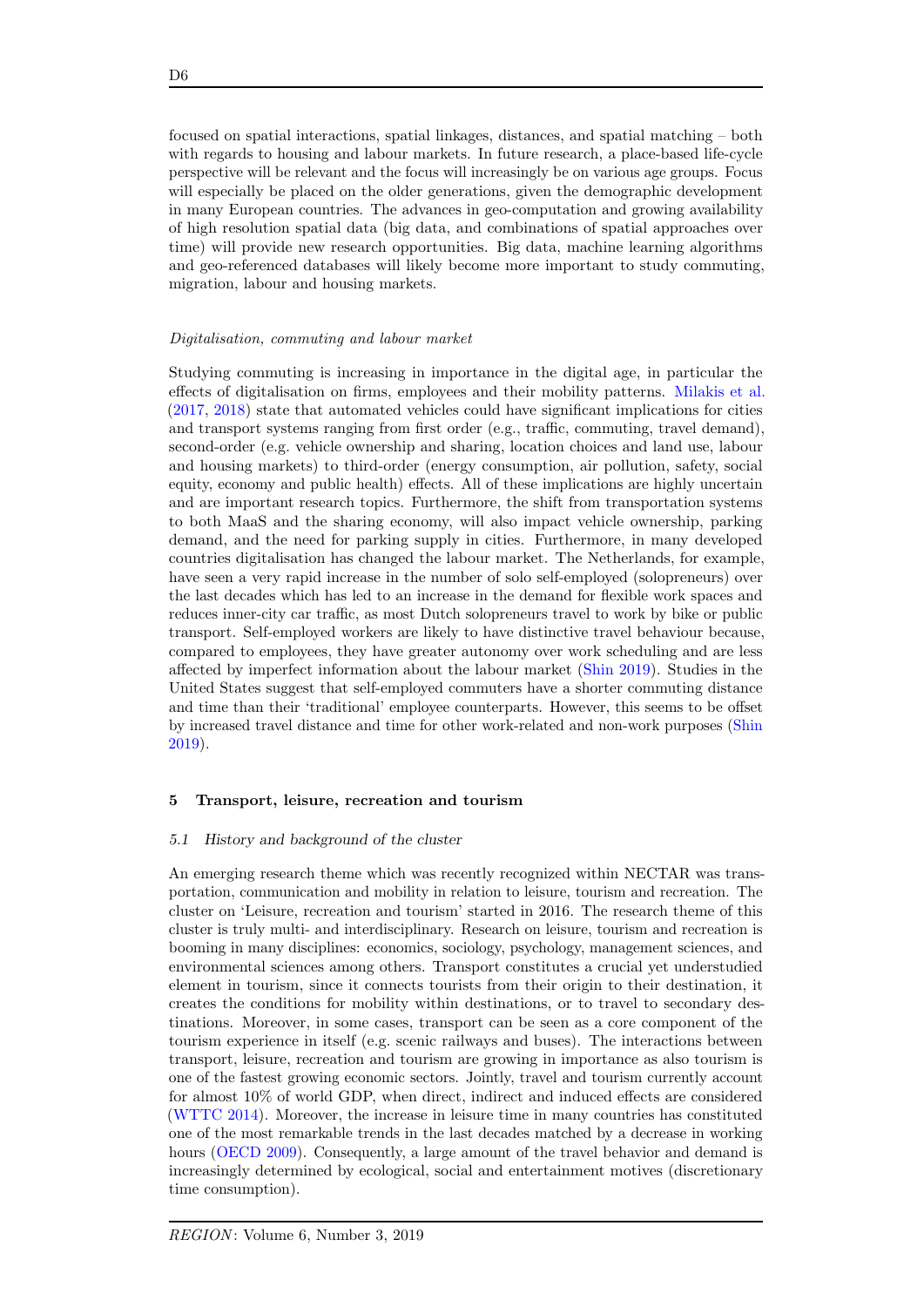## 5.2 A research agenda

Research in this field should focus on sustainable tourism development and management, taking into consideration contemporary societal problems, such as climate change and the limits of non-renewable sources of energy. Several core and interrelated problems require research along different lines.

#### Sustainable tourism development

Attention to the impact of tourism on the environment, and climate change in particular, is growing since the 2000s. Research interest on climate change and tourism has increased from, on average, only 0.9% of all publications in the tourism domain in the 1990s to 2.6% in the 2000s and up to 3.4% in the 2010-2016 period [\(Peeters](#page-19-3) [2017\)](#page-19-3). Given the current growth in tourism and the absence of interventions to reduce its climate impact, the tourism sector is likely to render the Paris (2015) climate targets unachievable. The tourism sector has pledged to reduce its greenhouse-gas (GHG) emissions, specifically 70% by 2050. However, current emission trends in the tourism sector will result in a tripling in the same timeframe (Gössling, Scott [2018\)](#page-17-5). The reduction of GHGs from aviation are a crucial element to develop a credible mitigation strategy. Analysis of the environmental pressure of day-visitors and tourists to Amsterdam for example showed that long-haul tourists accounted for less than 25% of tourism revenues but were responsible for 70% of the environmental footprint of inbound tourism to Amsterdam [\(Peeters, Schouten](#page-19-4) [2006\)](#page-19-4). For the next decades, analysis of economic efficiency (the cost competitiveness of a destination and ensuring access to a destination) and sustainable tourism development (environmental and landscape impacts) will be an important research field.

#### Advanced multi-scale governance analysis

Sustainable tourism development is complex as it requires institutional coordination across different territorial scales. There is a complementarity of scales between international (for mobility between origin and destination), national (for mobility between origin and destination or between the primary and secondary destinations), regional (for mobility between the primary and secondary destinations) and local (for mobility within the destination) transport services and networks. Moreover, there are many different stakeholders in different sectors (transport service providers and regulators, tourism service providers, regulators and management organizations). [Rom˜ao et al.](#page-19-5) [\(2018\)](#page-19-5) note that coordination between tourism transport services within the local territorial scale of the destination can already be problematic regarding issues such as pricing, route planning or possible conflicts between the demand of tourists for transport services to specific locations within the cities and the daily needs of the resident population. Contemporary developments in transport infrastructures (mostly in less developed countries) in the context of strong tourism development (in particular in urban areas) justify increasing efforts in research and planning.

## Digitalisation and Information, Communication and Telecommunications (ICTs)

ICTs are increasingly important in order to match supply and demand of tourism services, in both space and time (e.g. Romão et al. [2015\)](#page-19-6). On the other hand, increasing mediatisation and interactivity related to the development of social networks reinforce the importance of tourists as co-creators of destination images. As sustainability is a key issue for the creation of the image of contemporary tourism destinations, sustainable transport services and networks are crucially important for ecological protection and economic efficiency, but also for the image and differentiation of each destination. Moreover, ICT and digitalization also exert a deep impact on the renovation of ticketing services for transport, increasing flexibility and supporting the complementarity between different types of transports in a context of inter-modality. Thus, the deep impacts of ICT and digitalization on the provision and utilization of both tourism and transport services will offer a wide field of research opportunities in the future.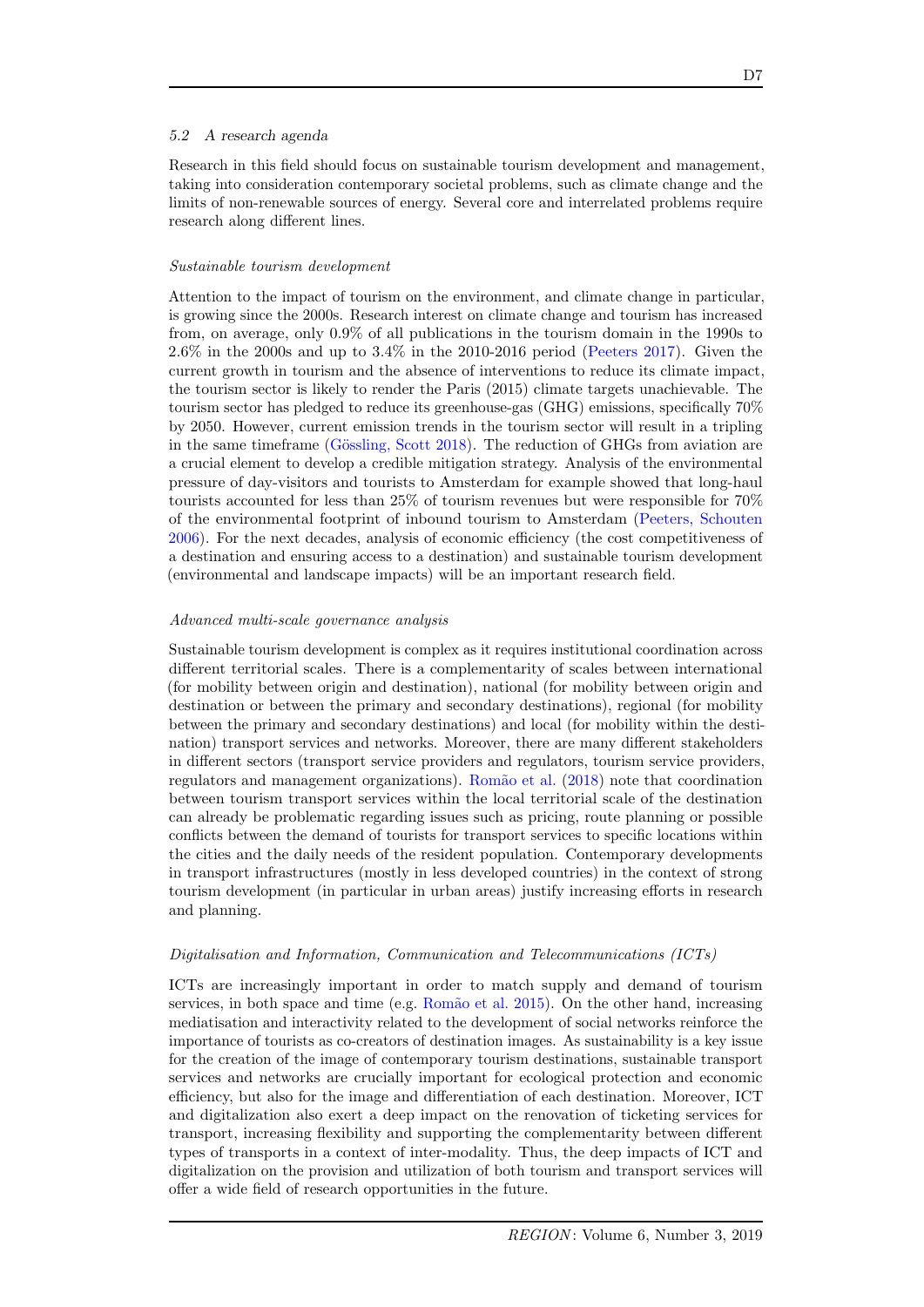#### Advanced tourism data metrics and analysis

The present advances in geo-computation and spatial analysis further enhance the potential of understanding socio-economic dynamics at regional level, given the existence of large digital data sets (GPS, mobile applications, social media). In regards to these data sets, complex system analysis brings together a unique opportunity for enabling an adaptive spatial vision for tourism, leisure and recreation, as exemplified by [Raun et al.](#page-19-7) [\(2016\)](#page-19-7). Quantitative and qualitative methods may be used and intertwined with Geographic Information Systems and Science. In particular, for enhancing the understanding of the limits of carrying capacity as well as the vulnerability of fragile regions of the future. Advanced tourism data metrics and analysis become a key part of modern tourism and recreation research. Furthermore, from a statistical and modelling perspective, we observe an increasing use of (physical and virtual) network analysis, spatial autocorrelation models, econometric models, agent-based models, structural equations models, and multicriteria and benchmark studies. The increasing availability of adequate datasets as well as the development of more sophisticated user-friendly computation methods and tools will ensure that research in this broad field will tend to be even more important in the future.

# 6 Logistics and freight transport

#### 6.1 History and background of the cluster

The demand for freight transport is still increasing with a fast pace. The underlying trends for this are that on the one hand of the supply chain is globalization and on the other hand there is a fragmentation of flows due to e-commerce, nanostores and just-in-time deliveries. This increase in freight transport demand poses serious questions in terms of sustainability. How can we get towards a sustainable and zero-emission deliveries of goods? In 2001, the cluster 'Logistics and Freight' started. In the early years of the cluster's research, intermodal transport was its focus [\(Macharis, Marcucci](#page-17-6) [2004,](#page-17-6) [Caris](#page-15-5) [et al.](#page-15-5) [2013\)](#page-15-5). The cluster further evolved along the line of the supply chain, and in recent years focused attention on 'the last mile' and city logistics. The cluster's activities were the last ten years dedicated to more specific themes like sustainable logistics [\(Macharis](#page-18-4) [et al.](#page-18-4) [2014\)](#page-18-4), multi-perspective analysis on city distribution and urban freight transport [\(Macharis, Melo](#page-18-5) [2011\)](#page-18-5), and the role of planning towards sustainable urban mobility (Brůhová Foltýnová et al. [2018\)](#page-15-6).

# 6.2 A research agenda

Looking forward, two main topics are clear from the survey responses: the pressure from online shopping and the integration between freight and passenger transport. Both topics are explained below.

#### Digitalisation and supply chains

Digitalisation has drastically changed the traditional supply chains. The role of retailers becomes unclear and the pressure to allow for online sales options is enormous but often not implementable in a profitable way due to the increased logistics costs. For all actors it is important to implement more sustainable solutions. According to the respondents of the survey, several innovative solutions to consider are smart city logistics, drones, and autonomous vehicles. This change in supply chain characteristics will also have an impact on the location patterns of commercial establishments which needs to be researched more closely.

#### Integration of freight and passenger transport

Some respondents pointed to the possibilities of integrating passenger and freight transport [\(Arvidsson et al.](#page-15-7) [2016\)](#page-15-7). This can be done in several ways. First, it can mean that facilities for passenger transport could also be used for goods: night use of parking for last mile deliveries, transport interchanges, etc. Parking and relationships between urban freight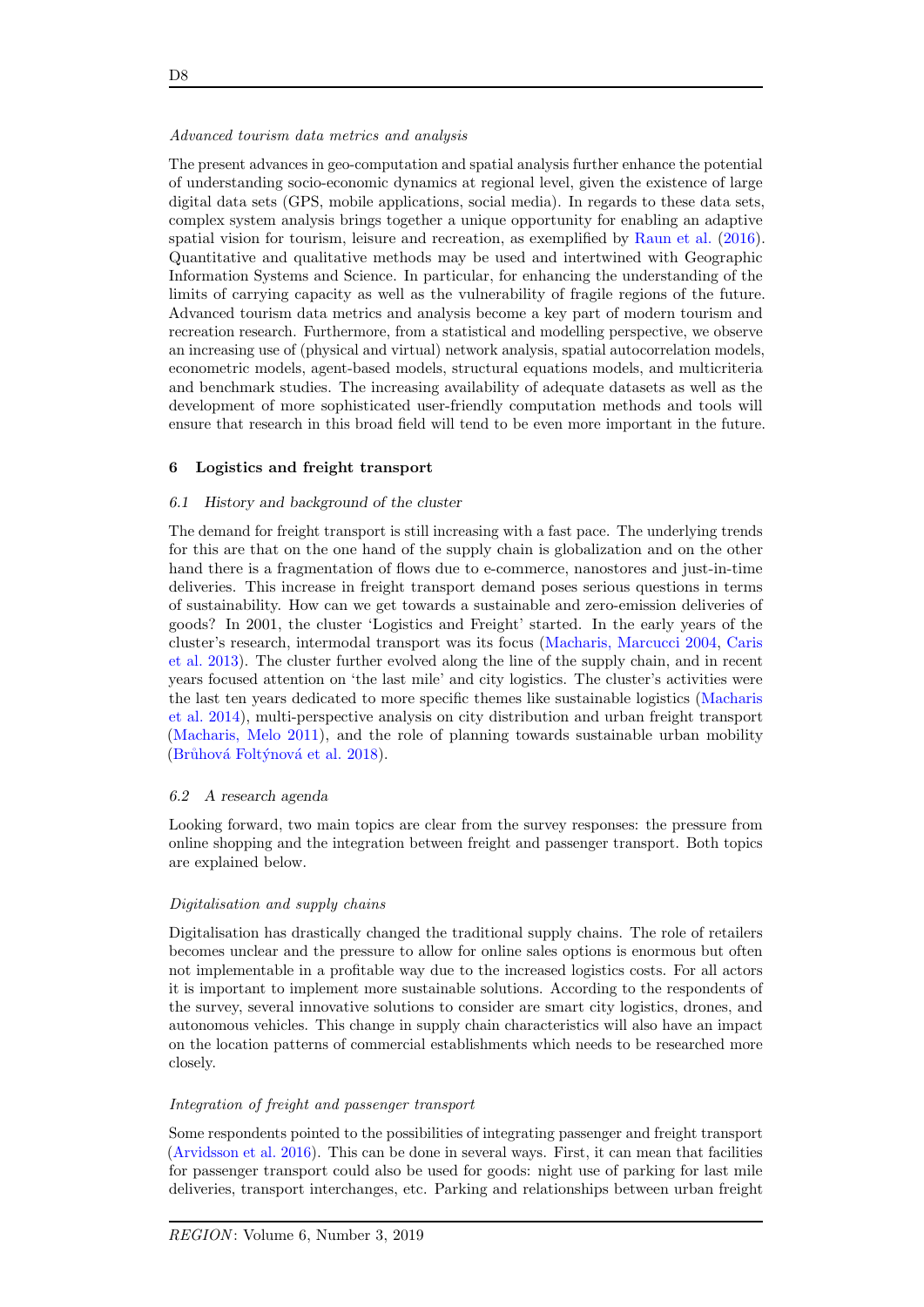and land use patterns should be analysed more closely. Next, it can also mean that the crowd, people like you and I will be used for crowd logistics and shipping. Recent research showed that crowd logistics is not sustainable if it is done by private cars [\(Buldeo](#page-15-8) [Rai et al.](#page-15-8) [2017\)](#page-15-8). Instead, public transport-based crowdshipping, in which only public transport or walking is allowed to bring the parcels to the end destination, represents an environmentally friendly and acceptable solution [\(Gatta et al.](#page-16-1) [2019,](#page-16-1) [Serafini et al.](#page-19-8) [2018\)](#page-19-8). Possibilities to bundle and use public transport, bike or walk should be incorporated in the concept but new types of employment raise social issues [\(Dablanc et al.](#page-16-2) [2017\)](#page-16-2). Thirdly, it was pointed out that this integration between passenger and freight transport should be done as well at the governance level, as often freight and passenger transport is treated by different departments. Recent research showed that collaborative governance models, based on a proactive and effective stakeholders' cooperation, produce positive effects on both the environmental and service performance [\(Macharis et al.](#page-17-7) [2019,](#page-17-7) [Marcucci et al.](#page-18-6) [2017a\)](#page-18-6). Of course, attention should still be put on green logistics and more efficient freight transport. For the maritime transport, the last mile, and everything in between – it is important to have better monitoring tools of emissions and external costs. Possibilities for more sustainable solutions should be researched. The definition, implementation and up-take of effective solutions is not an easy task and there is a need for specific assessment methods.

#### Diffused and standardised logistic protocols

If the future of freight transport is heading towards sharing and collaboration, or even the physical internet in which information on the resources from the logistics sector would be shared in order to use the available capacity fully, protocols should be standardised. Still a lot of discussion and more fact-based evidence has to be collected for advancing knowledge on the gains and gain sharing of collective systems. Next to (ICT) technology, we will need more research on the behavioural aspect of all actors in the logistic chain, including the consumer. How is behaviour changed and what is driving this behaviour? Moreover, it is important to predict future behaviour [\(Marcucci, Gatta](#page-18-7) [2016\)](#page-18-7) and how to stimulate behaviour change (e.g. gamification, [Marcucci et al.](#page-18-8) [2018\)](#page-18-8).

## 7 Accessibility

## 7.1 History and background of the cluster

It is well known that the definition of accessibility originates from [Hansen](#page-17-8) [\(1959\)](#page-17-8) as 'the potential of opportunities for interaction'. [Geurs, van Wee](#page-17-9) [\(2004\)](#page-17-9) extend this definition contending that the accessibility analysis should be based on four main components: (1) land-use; (2) the transportation system; (3) the temporal or time dimension; and (4) the individual or segmentation analysis. Geurs and van Wee extend the what (opportunities) and the how (interaction) with the when (time) and the who. There are many different approaches to measuring accessibility. The measures and methods are categorized by Martín, Reggiani [\(2007\)](#page-18-9) into six different categories:  $(1)$  potential of opportunities;  $(2)$ physical measures; (3) expected utility; (4) inverse function of competition; (5) joint accessibility; and (6) dynamic accessibility.

The cluster 'Accessibility' started in 2008 and has become a leading group of accessibility researchers. Since the seminal workshop, 19 cluster events have been organized, and special issues and books have been organized on accessibility modelling (Martín, [van Wee](#page-18-10) [2011,](#page-19-9) Reggiani, Martín 2011, [Geurs et al.](#page-16-3) [2015\)](#page-16-3), accessibility and planning of urban settlements [\(De Montis, Reggiani](#page-16-4) [2013\)](#page-16-4), the impact of accessibility on social and economic activities [\(De Montis, Reggiani](#page-16-5) [2012\)](#page-16-5), accessibility and spatial interactions  $(Condeco-Melhorado et al. 2015)$  $(Condeco-Melhorado et al. 2015)$ , the measurement of transport impedances in accessibility analysis [\(Geurs,](#page-17-10) Osth  $2016$ ), accessibility, transport planning and policy making [\(Geurs](#page-17-11) [et al.](#page-17-11) [2012,](#page-17-11) Condeço-Melhorado, Geurs [2017\)](#page-16-7) and linkages between accessibility, equity and efficiency [\(Geurs et al.](#page-17-12) [2016\)](#page-17-12).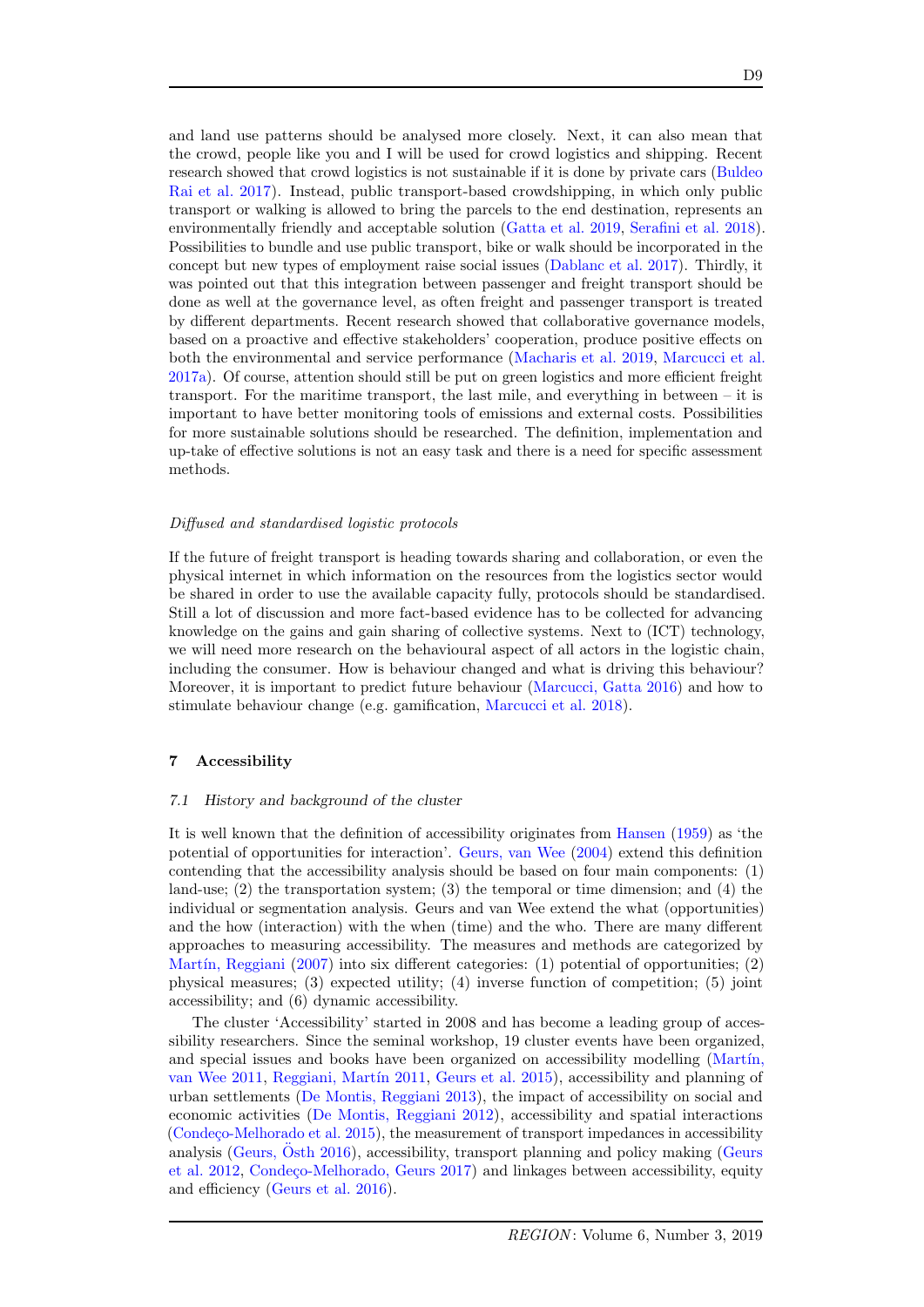## 7.2 A research agenda

#### Use of big data for accessibility analysis

From the survey responses and recent cluster meetings it is clear that the trend that has been unfolding for the last three years on the use of big data for accessibility analysis is amplifying and quickly becoming part of the standard approaches for accessibility analysis and practice. ICT technologies, in the form of GPS, smartphones, credit cards, transport smart cards, social media posts, and new mobility service providers, generate a large amount of geo-located data as a valuable input for accessibility analysis. Nevertheless, Condeço-Melhorado et al. [\(2018\)](#page-16-8) contend that despite big data already being available, its use in accessibility analysis is still in its infancy. In addition, they argue that theory on accessibility might be revisited in the light of the fast dynamics of big data and related micro-behavioural patterns.

#### New methodological approaches for accessibility measurement

Other type of responses focus more on new methodological approaches that extend the applicability of accessibility analysis to other fields. Of particular interest are the differences observed for some territories of the decay friction parameter [\(Osth et al.](#page-19-10)  $2014$ ). In this respect, the debate is still open regarding whether these differences are more based on the preferences of the citizens or on the constraints of the transport system and land use. Another interesting extension is that of the measurement of spatial spillovers (Gutiérrez [et al.](#page-17-13) [2010\)](#page-17-13). It is well known that transport investments affect not only the life of the residents and tax-payers but also tourists and other economic stakeholders. Therefore, it is important to take into account that transport investment can be suboptimal if these externalities are not considered in a cost-benefit analysis.

# Accessibility, resilience, vulnerability and social capital

Other interesting extensions are related to the analysis of resilience, vulnerability and even social capital (García-Palomares et al. [2018,](#page-16-9) [Osth et al.](#page-18-11) [2018a](#page-18-11)[,b,](#page-19-11) [Taylor](#page-19-12) [2017\)](#page-19-12). These extensions deal with the spatial distribution of some components of accessibility measures and the relationship with the pivotal issues raised by the new fields included in the extensions. According to [Caschili et al.](#page-15-9) [\(2015\)](#page-15-9), the concepts of resilience, vulnerability, criticality and connectivity are all intertwined. [Osth et al.](#page-18-11)  $(2018a)$  use other concepts to explain how spatial systems exhibit complex patterns of socio-economic development, such as (un)employment, income, mobility, ethnic composition, and urbanisation rates. They show that the resilience of spatial systems is co-determined by factors such as market proximity, land use, transport systems and socio-economic population composition.

#### Digitalisation, technology and mobility services

Technological developments towards autonomous vehicles and of the sharing economy/mobility as a service (MaaS) can have profound impacts on accessibility. [Milakis et al.](#page-18-2) [\(2018\)](#page-18-2) find three viewpoints in a group of accessibility experts analysing the impacts of autonomous vehicles in the four accessibility components. Viewpoint A expects that accessibility benefits stemming from autonomous vehicles will be highly uncertain, mainly because of induced travel demand that will likely cancel out travel time and cost savings in the long term. Viewpoint B anticipates that accessibility changes because of autonomous vehicles will have two opposing implications for urban form: densification of city centre and further urban sprawl. Finally, viewpoint C expects that those who can afford an autonomous vehicle will mainly enjoy its benefits, thus autonomous vehicles will have more negative than positive implications for social equity. Urban spaces may potentially become more frictionless and less centered on transportation nodes and links. In the decades to come, digitalisation and technological developments towards autonomous and shared mobility is expected to be an important research topic to study, notably quantifying accessibility and societal implications. As noted in Section [4.2,](#page-4-0) these technological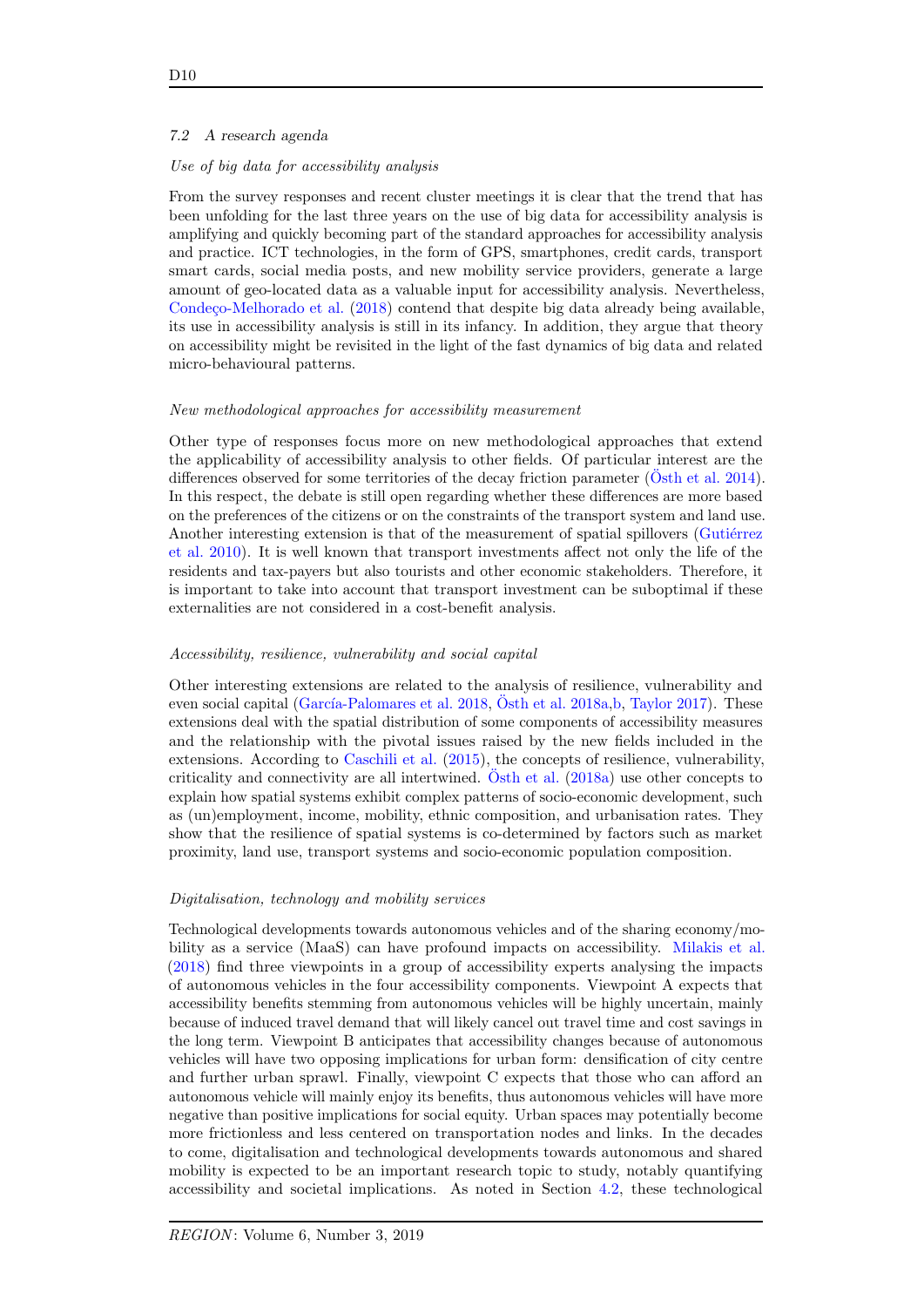developments could have significant first, second and third order impacts on cities and transport systems and thus accessibility.

## Affordability and equity issues that affect the normative pillar of the accessibility analysis

The normative pillar of the accessibility analysis regarding considerations of equity, social inclusion, inclusive urban development and transport mode preferences should leave their ideological trenches. More studies are needed to better understand the policy implications of transportation programs on specific groups, such as seniors or the unemployed. In this strand of literature, [Guzman, Oviedo](#page-17-14) [\(2018\)](#page-17-14) contend that it is necessary to use metrics that can reflect the moral dimension of inequality to assess redistributive policies that can alleviate the needs of some specific and targeted social groups which are currently worse-off.

# 8 Transport and ICT

# 8.1 8.1 History and background of the cluster

The technological changes related to ICTs have created new challenges for transportation research, the nature of which requires cross-disciplinary approaches. The NECTAR cluster 'ICT', which started in 2014, addresses these multifaceted impacts of ICT. The cluster addresses these challenges by bringing together researchers with an interest in the implications of ICT on urban and transport networks as well as in the use of big data sources for urban and transport analysis and modelling. The cluster has so far organised 4 workshops and special sessions, a common denominator was incorporating new sources of big data and using dedicated ICT applications for transport analysis [\(Wismans et al.](#page-20-2) [2018,](#page-20-2) [Tranos, Mack](#page-19-13) [2018\)](#page-19-13). The focus on this area reflected the urge of researchers to take advantage of the new opportunities that the recent abundance of data has created to better understand transportation.

# 8.2 A research agenda

ICTs have had and still have a transformative impact on transport systems, mobility and spatial-economic developments. ICTs directly affect space, the economy and travel behaviour by dramatically changing transaction and transportation costs. ICT developments drive the development of the emerging mobility services such as bike sharing, ride sharing, technological developments towards connected and autonomous vehicles.

# Big data and transportation research

At the same time, ICTs are changing transportation research. The digital revolution has generated an abundance of digitally collected bottom-up data, the utilization of which in spatial and transport analysis has just begun. The breadth of such sources, which include anything from online social networks to passive and active crowd sourcing data, has the potential to assist researchers in better understanding spatial phenomena: from commuting to car speed analysis. More and more transport researchers are utilising such data sources, which are becoming part of the mainstream toolkit for transport analysis. A common trend is visible, demonstrating that even if traditional data is better and more reliable for the end-user, an increasing number of end-users require non-traditional data (from lower quality data sources) due to cost efficiency and data collection speed. This has resulted in the rapid development of methods and tools for transport analysis in two major streams. The first uses high level data to gain a better understanding of (aggregated) mobility patterns (e.g. using mobile phone data). The second stream makes use of dedicated applications for individual travel patterns (e.g. smart phone applications) [\(Wismans et al.](#page-20-2) [2018\)](#page-20-2). Digital technologies are here to stay and the challenges they impose will not vanish. Thus, research will be needed to further combine and integrate data sources to allow for consistent travel behaviour knowledge on individuals as well as at aggregated levels.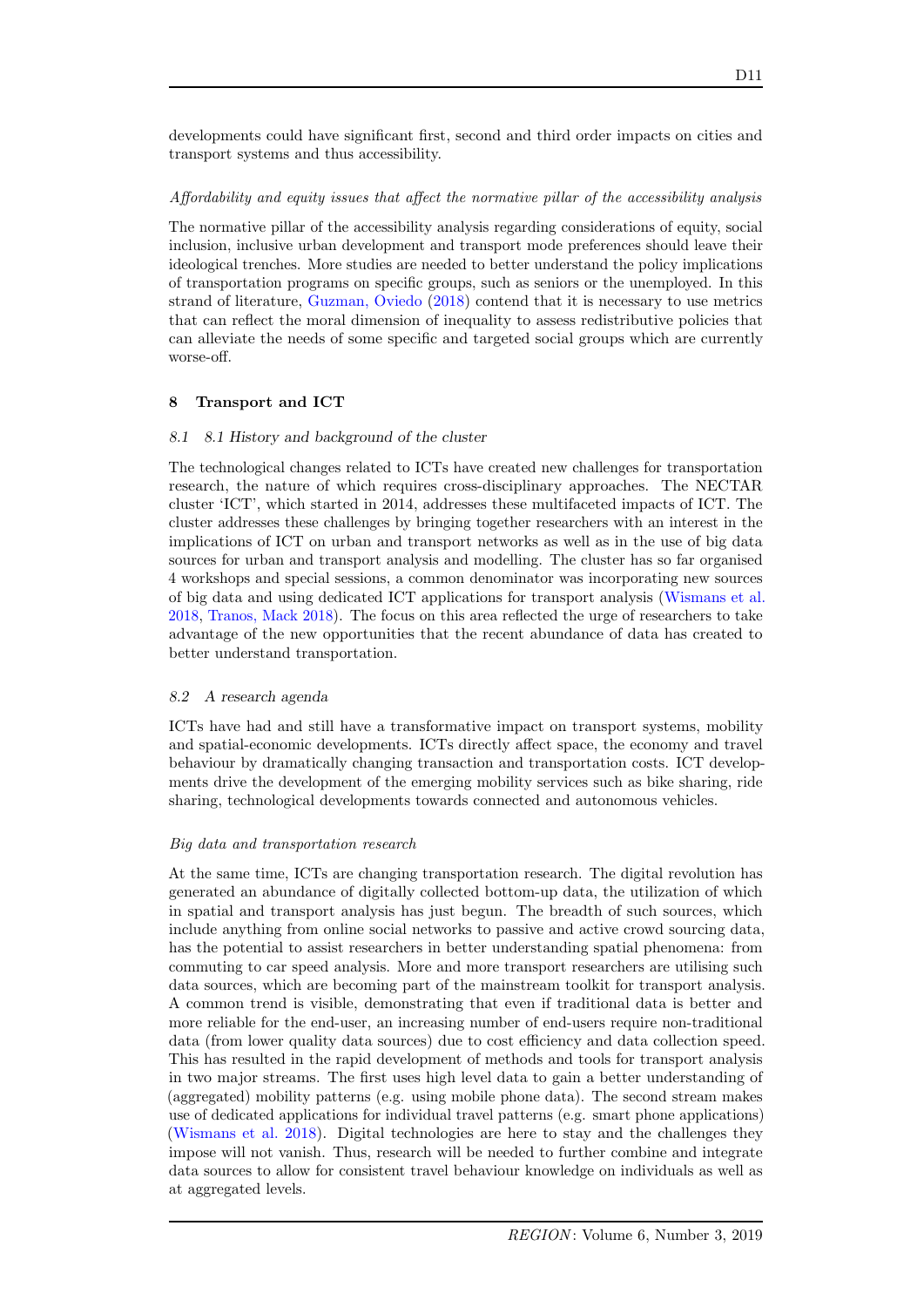## Technological innovations and privacy, safety, equity and public health

The survey and cluster meetings indicate a need for research on autonomous vehicles, ethics, privacy issues, and public health. The changes that are about to take place in the transportation sector and the current innovations, including big data analytics and driverless vehicles, create new opportunities for discovering the balance between ethics/responsibility and costs/benefits. For example, current innovations can be used to help determine liability in accidents, streamline insurance pricing, motivate better driving practices, and improve safety. Yet, current innovations also give rise to new concerns about privacy, safety, equity and public health. Autonomous vehicles have implications for many public health issues beyond their potential to improve safety. These range from concerns about increasing automobile use and reduced use of healthier alternatives (e.g. biking, walking) to concerns that over-emphasizing autonomous vehicles may reduce public transport usages and divert funding from efforts to improve public transport [\(Schroll](#page-19-14) [2015,](#page-19-14) [Milakis et al.](#page-18-1) [2017,](#page-18-1) [Milakis](#page-18-12) [2019\)](#page-18-12).

As noted in Section [4.2,](#page-4-0) technological developments have the capacity to directly affect transportation systems and there are possible second and third order effects on land use and spatial development, public health, etc. This increases the need for cross-disciplinary approaches, which can help tackle both the conceptual and methodological complexities. This is essential in order for the next 25 years of transport research to be even more informative than the previous 25.

## 9 Policy and the environment

## 9.1 History and background of the cluster

The cluster 'Policy and Environment' has been created in 2006 and focuses on analyzing, forecasting, measuring and discussing transport policy and its direct and indirect impacts on the environment. The cluster has organized 8 workshops on a variety of topics, including transport pricing, regulating of transport infrastructures and services, transitions towards sustainable mobility, modelling of the adoption of electric vehicles and inequalities in environmental quality. In recent years, the work of the cluster has focused on the role of instruments, individuals and institutions in the transition towards sustainable mobility [\(Geerlings et al.](#page-16-10) [2012\)](#page-16-10) and the role of planning towards sustainable urban mobility (Brůhová Foltýnová et al. [2018\)](#page-15-6).

## 9.2 A research agenda

Issues raised in the survey among NECTAR members and in discussions with the 'Policy and Environment' cluster were the following: firstly, the strong links between transport policy, the environment, equity and climate change; secondly, the role of stakeholder engagement in policy making; and thirdly the governance implications of technological development such as autonomous vehicles.

#### Transport policy, equity and climate change

The link between transport policy and environmental impact can be operationalized by correlating it directly to climate change. The inter-relationships between transport, the environment, and equity also signal the importance of understanding and improving governance. Advancing our understanding of the relationships between policymaking and environmental issues will be important to develop innovative methods and models capable of tackling the complexity of freight and passenger transport planning. Technology will play an important role in further progress toward meeting climate change goals and supporting policy. However, when it comes to transport, there has been much debate but little real action over issues of climate change, and the contribution of the transport sector to climate change is likely to increase both in relative and absolute terms. Without policy or regulation changes, transport emissions are forecasted to double over the next 30 years [\(IEA/OECD](#page-17-15) [2009\)](#page-17-15). In addition to technological developments, there is a need to reduce levels of mobility, at least in the richer countries, and in particular air travel.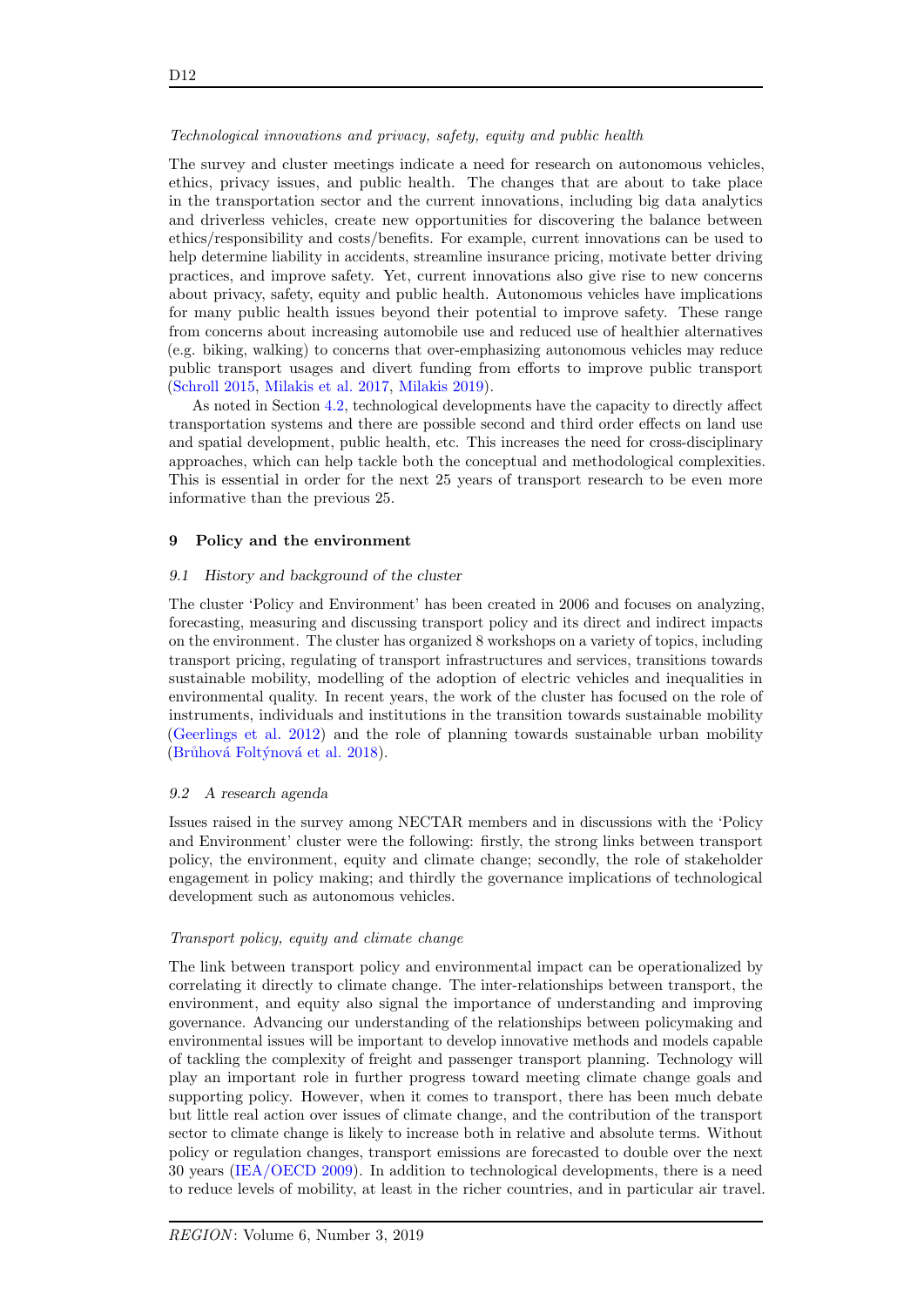This requires new levels of coordination between all agencies and strong citizen support [\(Banister](#page-15-10) [2018\)](#page-15-10). In addition to climate mitigation, governments and industries also need to invest in climate adaptation measures and policies to improve the resilience of transport systems.

Technology in general and digitalisation in particular have had a profound impact on economies all-around the world and this will change how people interact with one another, how they work, how they travel, and how they shop. At the same time, there is a need to reduce GHG emissions and regional/local growth in motorized transport. Concentrating on digitalized services connected to groceries is relevant and important. Research shows that online grocery stores can reduce up to 50% of their GHG emissions if service quality, monetary and environmental costs are included in vehicle routing decisions [\(Wygonik, Goodchild](#page-20-3) [2011\)](#page-20-3). The success or failure of climate policies will depend on local government's approach to transport and land use. The examples of egroceries and autonomous vehicles are illustrative of the complexity embedded in the social phenomena linked to, and influenced by, transport related choices and policies. This field of investigation calls for a research effort based on multi- and interdisciplinary approach focusing on the following main pillars: (1) decision-making process, (2) stakeholder engagement, (3) socio-technical analysis, (4) socio-behavioral analysis, (5) governance, (6) equity, and (7) safety.

#### Digitalisation, technological development and policy making

Technological innovations will have a strong effect on how vehicles are operated, owned or rented, and consequently on the environment. However, as noted in Section [3.2](#page-3-0) there is huge uncertainty in the impacts of these innovations and there is need for tools and techniques that can help decision making processes where deep uncertainty is involved. Understanding the relationship between policy-making investigations, environmental consequences, and equity effects will be crucial. Furthermore, the role of government is changing with the digitalisation of society.

The emergence of shared mobility operators might be disruptive to public transport services that are heavily regulated by governments and transport authorities. In the past years, authorities have reacted in very different ways to Uber's tenacious and highly competitive approach to building (and destroying) markets. [Cohen](#page-16-11) [\(2018\)](#page-16-11) concludes that authorities need to form a clear understanding of the possible impacts of new mobility operators on the communities they serve. What makes Uber significant for transport authorities is that it is an aggressive competitor which, through its massive privateequity backing and business model of operating at a financial loss, it is able to undercut the conventional private-hire/taxi market in numerous locations causing Uber's rapid expansion [\(Cohen](#page-16-11) [2018\)](#page-16-11).

Political acceptability is integral when considering the feasibility of implementing transport policies and their related issues as described above. This implies not only ensuring that the policies implemented produce net benefits to society, but also duly considering distributional effects that, among other issues, depend on the innovative and inclusive policymaking protocols developed. This complex and articulated process should rest on a deep and theoretically sound reflection. This process requires considering market structure, regulation, use of supporting/deterring policies (e.g. environmental taxes, tolls and subsidies), and complemented by new and innovative measures (e.g. cash-out policies, [Evangelinos et al.](#page-16-12) [2018;](#page-16-12) off-hour deliveries, [Marcucci, Gatta](#page-18-13) [2017;](#page-18-13) crowdshipping, [Marcucci et al.](#page-18-14) [2017b\)](#page-18-14).

## Stakeholder engagement, transport modelling and decision making

Methodologically, recent trends testify to the usefulness of integrating discrete choice models and agent-based models. Such integration overcomes their respective limits and provides a thorough socio-behavioral analysis, accounting for stakeholder preferences and their interaction with respect to innovative policies [\(Marcucci et al.](#page-18-15) [2017c\)](#page-18-15). We believe that stakeholders' acceptance of innovative transport policies will be crucial, since they are those who bear the consequences of the decisions made [\(Gatta, Marcucci](#page-16-13) [2014\)](#page-16-13).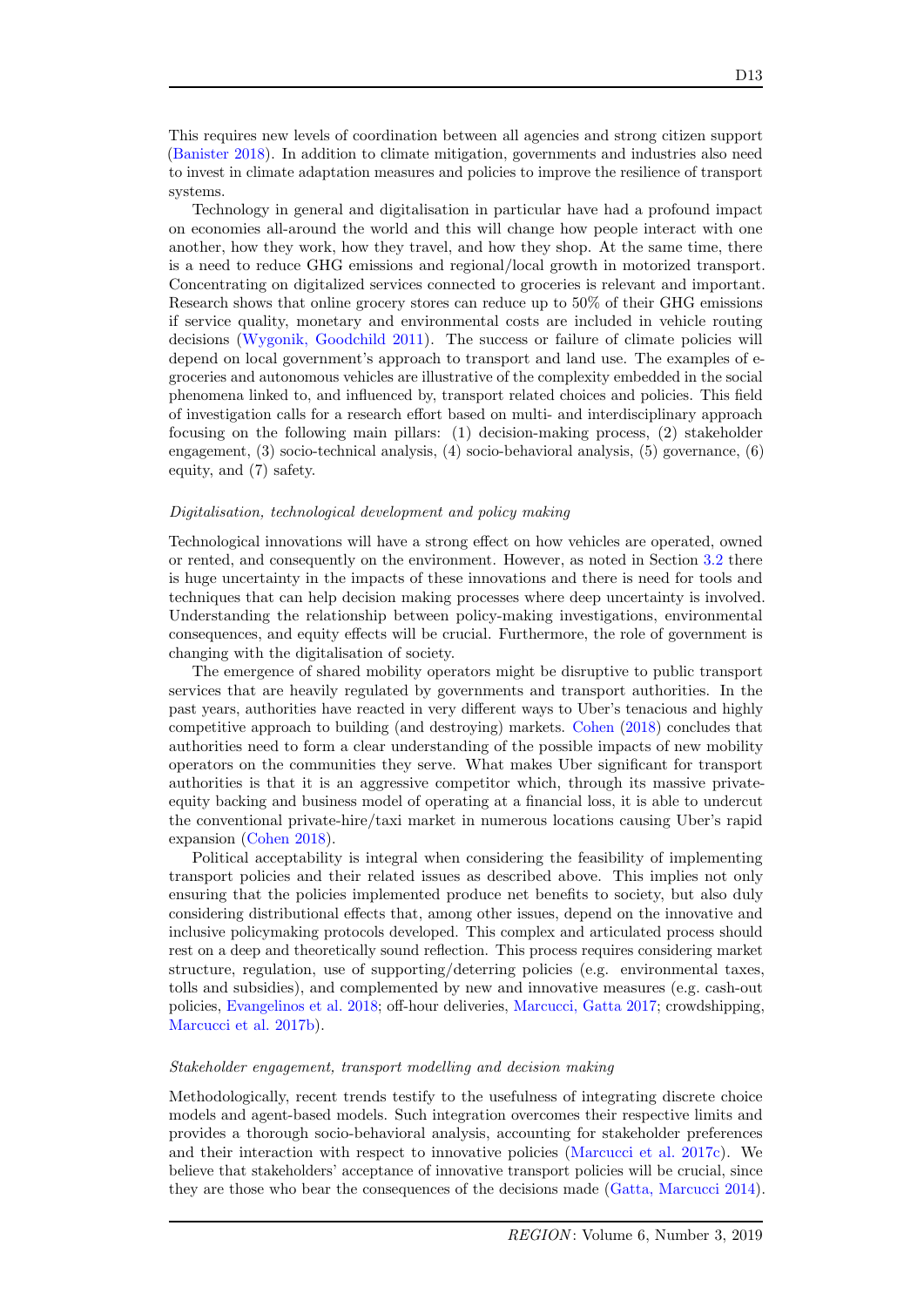Even if public participation is considered important for the success of a decision-making process, in general it is not well-structured and there is a lack of methods to support group decision-making that can guide stakeholders' involvement towards thoroughly considered decisions [\(Le Pira et al.](#page-17-16) [2017\)](#page-17-16). The gap of knowledge between methods used for technical/economic evaluation and those exploited to support stakeholder engagement is significant. Future research should deal with innovative methods and procedures that can be used for participatory decision-support systems and stakeholder analysis, both in passenger and freight transport planning. Stakeholders' reception, based on robust methods, such as stated preference analyses, represent an important building block for providing decision-makers with useful tools [\(Gatta, Marcucci](#page-16-14) [2016,](#page-16-14) [Gatta et al.](#page-16-15) [2017,](#page-16-15) [Valeri et al.](#page-19-15) [2016\)](#page-19-15).

## 10 Social and health issues in transport

#### 10.1 History and background of the cluster

The cluster 'Social and Health Issues' was established in Madrid, at the 2017 NECTAR conference with the remit to recognize the increasing importance of social and health inequalities arising from the transportation domain. The focus of the cluster is on emerging social research and health methodologies. The aim is to consider both the Global North and Global South as well as their inter-connections. Many disciplines engage in this broad topic area, bringing with them their own concepts, theories, methodologies and policy concerns. The aim is to draw together these disparate discourses to create opportunities for discussion, knowledge exchange, and co-production of new research in this area.

The research interests of the cluster can be categorized into three broad themes.

- 1. The impacts of transport systems and policies on social and health inequalities.
- 2. Inequalities in transport and health for socially vulnerable groups including, but not limited to, older adults, younger people, low-income population, and refugees.
- 3. Inequalities in access to services and activity centres as it relates to well-being and quality of life.

The cluster also aims to collaborate in the promotion of new and hybrid methodologies to identify and evaluate these broad issues and their interrelatedness.

#### 10.2 A research agenda

#### The impacts of transport systems and policies on social and health inequalities

Strong links exist between social disadvantage, transport poverty, and health inequities, but these interconnections remain understudied, hidden and unacknowledged [\(Widener,](#page-19-16) [Hatzopoulou](#page-19-16) [2016\)](#page-19-16). In the same spirit, both the design and implementation of transport projects have largely been treated as isolated projects in the technical/technocratic domains. These systems have had huge social and health impacts, which are poorly understood and most often completely ignored in urban-transport planning exercises. For example, questions pertaining to exposure to air pollutants – when do they matter, which kinds are important for whom, and how does transport moderate their impacts? – need further investigation.

## Inequalities in transport and health for socially vulnerable groups

For transport researchers and policy makers engaged in establishing agendas for sustainable transport planning, the 'social' dimensions of transport systems are much less well understood and articulated than economic and environmental factors. To a certain extent, the social and well-being dimension is being discussed in the Global North [\(Ettema et al.](#page-16-16) [2010\)](#page-16-16), but this discussion is either completely absent or in its nascent stages in the Global South (see [Priya Uteng, Lucas](#page-19-17) [2017\)](#page-19-17). This gap is exemplified by various international development agencies that have insisted on including social impact assessments but often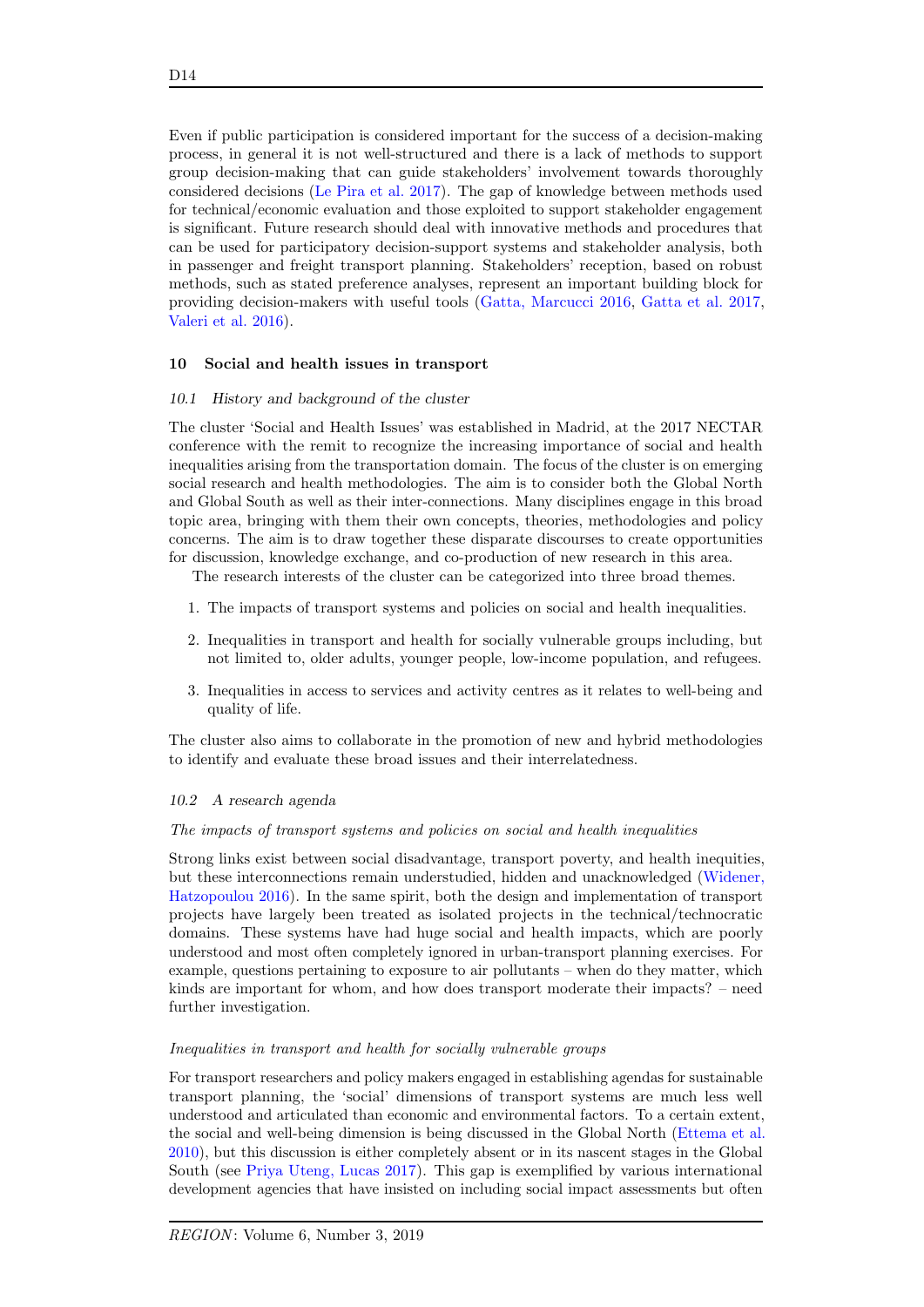fall short of providing coherent assessments. Thus, distributional impacts end up as checklist items in the toolkits approach. Though [Vanclay](#page-19-18) [\(2002\)](#page-19-18) highlighted this issue in 2002, still social appraisals are tick-box, standalone exercises conducted after the standard economic cost benefit analysis (CBA) has been completed.

# Inequalities in access to services and activity centres as it relates to well-being and quality of life

While there is some overlap with the cluster on Accessibility, studies documenting access and accessibility to places and activities that promote quality of life and health are a key component to understanding the links between transportation and social and health inequalities. The core issue is that spatial systems interact with the accessibility afforded to them to create complex patterns of socioeconomic development, thereby either exacerbating or ameliorating access to opportunities [\(Farber et al.](#page-16-17)  $2018$ , [Osth et al.](#page-18-11) [2018a\)](#page-18-11). These deviations often get expressed in terms of access to livelihood, health, education, and other opportunities that directly impact quality of life, well-being, and health. Inequalities in access should be studied for different demographic groups – young, elderly, children, women, disabled, as well as their interplay. Additionally, researchers should examine the ways different development sectors (health, education, employment, welfare, etc.) are accessed individually, and in concert with each other.

## Promotion of new and hybrid methodologies

The transportation sector is at a pivotal junction in terms of both availability of 'new' kinds of data, and detailing these datasets in terms of their granularity and precision. This junction offers a chance to rectify the mistakes of focussing on aggregated results alone, at the cost of neglecting differences among demographic and social groups. There is a strong need for a robust approach to fuse disaggregated data collection and analyses based on social and health outcomes in the standard models like land use transport interaction models (LUTI), standard transport models, environmental impact assessments, etc. Further, the upcoming methods for designing integrated multimodal transport solutions have been found to be non-inclusive. New and hybrid methodologies to assess the 'inclusivity' of these solutions needs to be promoted.

## 11 Conclusions and synthesis

Our mobility system is changing rapidly. We are at the crossroad of major changes in the way we travel and deliver goods. Research agendas are adapting to this changed environment with new challenges and opportunities. In this paper we brought these research agendas together structured along the clusters of the NECTAR network. This resulted in bringing together the knowledge of many experts from Europe and beyond.

Many of the research topics described by the clusters are also linked to research topics which are related to other NECTAR clusters, which highlights growing complexity and growing need for multi- and interdisciplinary transportation research. In summary, there are three topics that will influence research in most of the clusters in the decades to come.

Firstly, sustainability needs to be addressed in its full meaning, including relationships between policy-making, environmental impacts, and equity effects. In particular, when it comes to transport, there has been much debate but little real action over issues of climate change, and the contribution of the transport sector to climate change is forecasted to increase both in relative and absolute terms.

Secondly, ICTs and digitalisation, the development of (shared) autonomous vehicles and shared mobility are topics that will be addressed by most of the clusters as they have a profound impact on global economies. These developments will change how people interact with one another, how they work, how they travel, and how they shop. It will also have a strong impact on how vehicles are operated, owned/rented, and consequently on the environment. Also, policy-making is about to undergo a paradigm shift linked to the driverless and shared mobility revolution. This raises major research issues related to the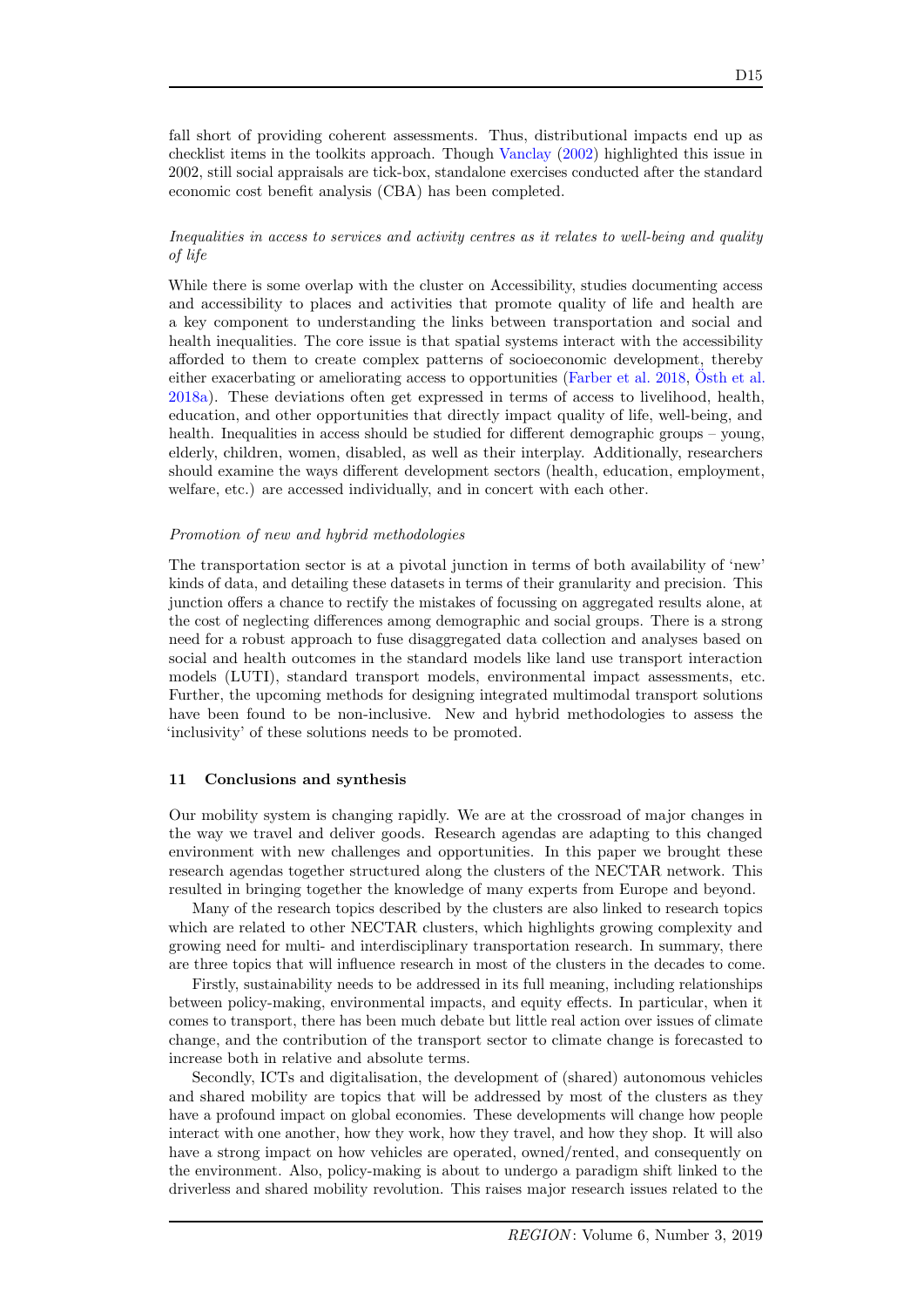governance of technological innovations as well as stakeholder and end-user involvements to achieve inclusive and equitable transport systems.

Thirdly, the advances in geo-computation and growing availability of high resolution spatial and transportation data generates many new research opportunities for theoretical, methodological and applied research. Specifically, research areas include the reciprocal relationships between transport systems, spatial interactions (including commuting, migration, tourism and freight transport) and land use as well as its impacts on society. However, at the same time there are challenges related to privacy as well as practicing open and reproducible research and development. Traditional and newly developing travel models will need be scrutinized for how they can ethically and responsibly harness the increasingly available big data sources.

Will these research lines be followed for the next 25 years? Probably not. We are only seeing some of the changes that are occurring. As researchers we will have to be open and keep track of further changes. Over the past 25 years NECTAR has been an active and productive network and will continue, in the decades to come, discussing these new research opportunities in an interdisciplinary and focused way. We warmly invite everyone to reflect and comment on this research agenda and join the discussions on the future of transportation research. Feel welcome to join any of the upcoming NECTAR events!

#### References

- <span id="page-15-7"></span>Arvidsson N, Givoni M, Woxenius J (2016) Exploring last mile synergies in passenger and freight transport. Built Environment 42[4]: 523–538. [CrossRef.](https://doi.org/10.2148/benv.42.4.523)
- <span id="page-15-0"></span>Banister D (1991) The European science foundation's network for European communication and transportation activities research – the first five years. Transport Reviews  $11[3]$ : 291–293. [CrossRef.](https://doi.org/10.1080/01441649108716789)
- <span id="page-15-2"></span>Banister D (2011) The trilogy of distance, speed and time. Journal of Transport Geography 19[4]: 950–959. [CrossRef.](https://doi.org/10.1016/j.jtrangeo.2010.12.004)
- <span id="page-15-10"></span>Banister D (2018) Inequality in Transport. Alexandrine Press, The Farthings, Marcham, Oxfordshire, UK
- <span id="page-15-3"></span>Banister D, Cornet Y, Givoni M, Lyons G (2019) Reasonable travel time – the traveller's perspective. In: Hickman R, Lira BM, Givoni M, Geurs KT (eds), A compantion to transport, space and equity. Edward Elgar, Cheltenham (UK)/Northhampton (USA), 197–208. [CrossRef.](https://doi.org/10.4337/9781788119825.00023)
- <span id="page-15-4"></span>Beyazit E (2011) Evaluating social justice in transport: Lessons to be learned from the capability approach. Transport Reviews 31[1]: 117–134. [CrossRef.](https://doi.org/10.1080/01441647.2010.504900)
- <span id="page-15-6"></span>Brůhová Foltýnová H, Attard M, Melo S (2018) Topical collection on the role of planning towards sustainable urban mobility. European Transport Research Review 10[2]: 38–38. [CrossRef.](https://doi.org/10.1186/s12544-018-0310-z)
- <span id="page-15-1"></span>Bråthen S, Givoni M (2017) Editorial: The wider impacts from transport – What we know, what we still need to know and what does it mean? Research in Transportation Economics 63: 1–4. [CrossRef.](https://doi.org/10.1016/j.retrec.2017.09.005)
- <span id="page-15-8"></span>Buldeo Rai H, Verlinde S, Merckx J, Macharis C (2017) Crowd logistics: an opportunity for more sustainable urban freight transport? European Transport Research Review 9[3]: 39–51. [CrossRef.](https://doi.org/10.1007/s12544-017-0256-6)
- <span id="page-15-5"></span>Caris A, Macharis C, Janssens GK (2013) Decision support in intermodal transport: A new research agenda. Computers in Industry 64[2]: 105–112. [CrossRef.](https://doi.org/10.1016/j.compind.2012.12.001)
- <span id="page-15-9"></span>Caschili S, Medda FM, Reggiani A (2015) Guest editorial: Resilience of networks. Transportation Research Part A: Policy and Practice 81: 1–3. [CrossRef.](https://doi.org/10.1016/j.tra.2015.07.010)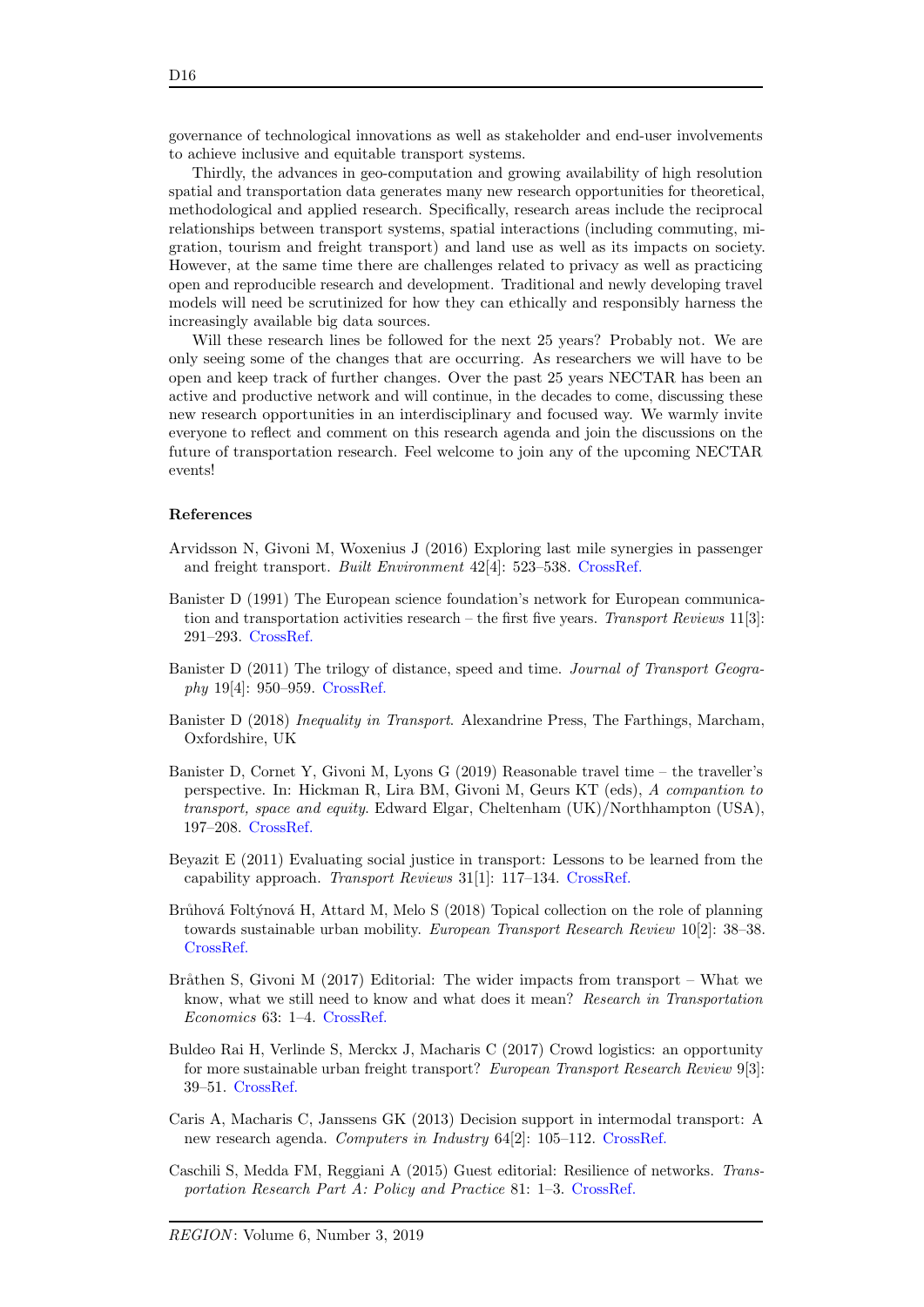D17

- <span id="page-16-11"></span>Cohen T (2018) Being ready for the next Uber: Can local government reinvent itself? European Transport Research Review 10[2]: 57–57. [CrossRef.](https://doi.org/10.1186/s12544-018-0330-8)
- <span id="page-16-7"></span>Condeço-Melhorado A, Geurs KT  $(2017)$  Topical collection on accessibility and policy making – Editorial. European Transport Research Review 9[33]. [CrossRef.](https://doi.org/10.1007/s12544-017-0249-5)
- <span id="page-16-6"></span>Condeço-Melhorado A, Gutierrez J, Reggiani A (2015) Accessibility and Spatial Interaction. Edward Elgar Publishing, Cheltenham (UK)/Northhampton (USA). [CrossRef.](https://doi.org/10.4337/9781782540731)
- <span id="page-16-8"></span>Condeço-Melhorado A, Reggiani A, Gutiérrez J (2018) New data and methods in accessi-bility analysis. Networks and Spatial Economics 18: 237–240. [CrossRef.](https://doi.org/10.1007/s11067-018-9404-3)
- <span id="page-16-2"></span>Dablanc L, Morganti E, Arvidsson N, Woxenius J, Browne M, Saidi N (2017) The rise of on-demand 'instant deliveries' in European cities. Supply Chain Forum: An International Journal 18[4]: 203–217. [CrossRef.](https://doi.org/10.1080/16258312.2017.1375375)
- <span id="page-16-5"></span>De Montis A, Reggiani A (2012) Special section on accessibility and socio-economic activities: Methodological and empirical aspects. Journal of Transport Geography 25: 95–97. [CrossRef.](https://doi.org/10.1016/j.jtrangeo.2012.08.001)
- <span id="page-16-4"></span>De Montis A, Reggiani A (2013) Cities special section on 'analysis and planning of urban settlements: The role of accessibility'. *Cities* 30[1]: 1–3. [CrossRef.](https://doi.org/10.1016/j.cities.2012.08.001)
- <span id="page-16-16"></span>Ettema D, Gärling T, Olsson LE, Friman M (2010) Out-of-home activities, daily travel, and subjective well-being. Transportation Research Part A: Policy and Practice 44[9]: 723–732. [CrossRef.](https://doi.org/10.1016/j.tra.2010.07.005)
- <span id="page-16-12"></span>Evangelinos C, Tscharaktschiew S, Marcucci E, Gatta V (2018) Pricing workplace parking via cash-out: Effects on modal choice and implications for transport policy. Transportation Research Part A: Policy and Practice 113: 369–380. [CrossRef.](https://doi.org/10.1016/j.tra.2018.04.025)
- <span id="page-16-17"></span>Farber S, Mifsud A, Allen J, Widener MJ, Newbold KB, Moniruzzaman M (2018) Transportation barriers to Syrian newcomer participation and settlement in Durham Region. Journal of Transport Geography 68: 181–192. [CrossRef.](https://doi.org/10.1016/j.jtrangeo.2018.03.014)
- <span id="page-16-9"></span>García-Palomares JC, Gutiérrez J, Martín JC, Moya-Gómez B (2018) An analysis of the Spanish high capacity road network criticality. Transportation. [CrossRef.](http://doi.org/10.1007/s11116-018-9877-4)
- <span id="page-16-13"></span>Gatta V, Marcucci E (2014) Urban freight transport policy changes: improving decision makers' awareness via an agent-specific approach. Transport Policy 36: 248–252. [CrossRef.](https://doi.org/10.1016/j.tranpol.2014.09.007)
- <span id="page-16-14"></span>Gatta V, Marcucci E (2016) Stakeholder-specific data acquisition and urban freight policy evaluation: evidence, implications and new suggestions. Transport Reviews 36[5]: 585–609. [CrossRef.](https://doi.org/10.1080/01441647.2015.1126385)
- <span id="page-16-15"></span>Gatta V, Marcucci E, Le Pira M (2017) Smart urban freight planning process: integrating desk, living lab and modelling approaches in decision-making. *European Transport* Research Review 9[32]. [CrossRef.](https://doi.org/10.1007/s12544-017-0245-9)
- <span id="page-16-1"></span>Gatta V, Marcucci E, Nigro M, Patella SM, Serafini S (2019) Public transport-based crowdshipping for sustainable city logistics: Assessing economic and environmental impacts. Sustainability 11[1]: 1–14. [CrossRef.](https://doi.org/10.3390/su11010145)
- <span id="page-16-10"></span>Geerlings H, Shiftan Y, Stead D (2012) Transition towards sustainable mobility: The role of instruments, individuals and institutions. Routledge, Abingdon, UK; New York, USA
- <span id="page-16-0"></span>Geurs KT (2018) International NECTAR conference 2017. Journal of Transport Geography 70: 282–283. [CrossRef.](https://doi.org/10.1016/j.jtrangeo.2018.04.020)
- <span id="page-16-3"></span>Geurs KT, De Montis A, Reggiani A (2015) Recent advances and applications in accessibility modelling. Computers, Environment and Urban Systems 49[2015]: 82–85. [CrossRef.](http://dx.doi.org/10.1016/j.compenvurbsys.2014.09.003)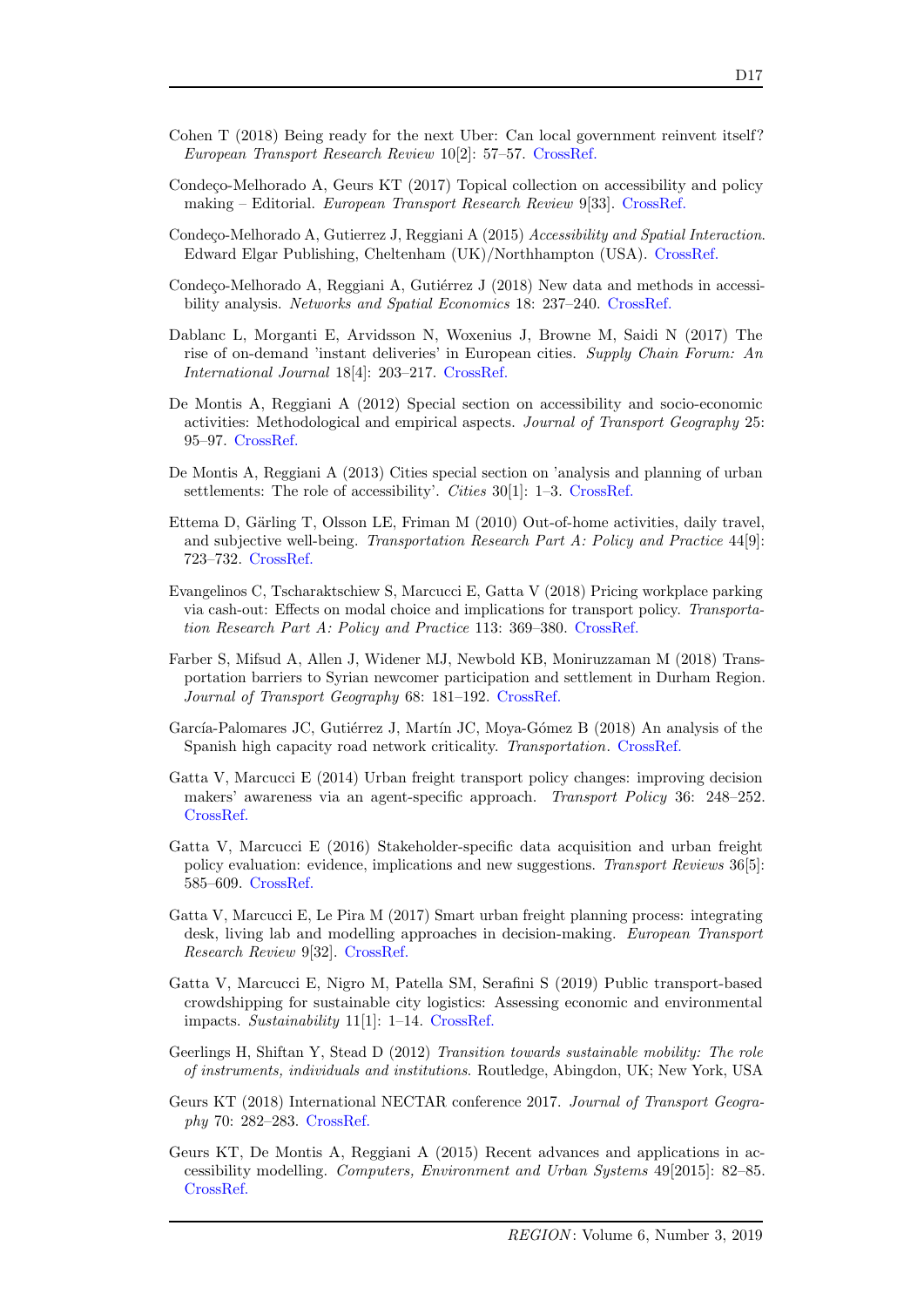- <span id="page-17-11"></span>Geurs KT, Krizek K, Reggiani A (2012) Accessibility Analysis and Transport Planning: Challenges for Europe and North America. Edward Elgar, Cheltenham (UK)/Northampton (USA). [CrossRef.](https://doi.org/10.4337/9781781000113)
- <span id="page-17-12"></span>Geurs KT, Patuelli R, Dentinho T (2016) Accessibility, Equity and Efficiency: Challenges for transport and public services. Edward Elgar, Cheltenham (UK)/Northampton (USA). [CrossRef.](https://doi.org/10.4337/9781784717896)
- <span id="page-17-10"></span>Geurs KT,  $\tilde{\mathrm{O}}$ sth J (2016) Advances in the measurement of transport impedance in accessibility modelling. European Journal of Transport Infrastructure Research 16[2]: 294–299
- <span id="page-17-9"></span>Geurs KT, van Wee B (2004) Accessibility evaluation of land-use and transport strategies: Review and research directions. Journal of Transport Geography 12[2]: 127–140. [CrossRef.](https://doi.org/10.1016/j.jtrangeo.2003.10.005)
- <span id="page-17-2"></span>Givoni M, Perl A (2017) Rethinking transport infrastructure planning to extend its value over time. Journal of Planning Education and Research. [CrossRef.](https://doi.org/10.1177/0739456X17741196)
- <span id="page-17-5"></span>Gössling S, Scott D (2018) The decarbonisation impasse: global tourism leaders' views on climate change mitigation. Journal of Sustainable Tourism 26[12]: 2071–2086. [CrossRef.](https://doi.org/10.1080/09669582.2018.1529770)
- <span id="page-17-13"></span>Gutiérrez J, Condeço-Melhorado A, Martín JC (2010) Using accessibility indicators and GIS to assess spatial spillovers of transport infrastructure investment. Journal of Transport Geography 18[1]: 141–152. [CrossRef.](https://doi.org/10.1016/j.jtrangeo.2008.12.003)
- <span id="page-17-14"></span>Guzman LA, Oviedo D (2018) Accessibility, affordability and equity: Assessing 'pro-poor' public transport subsidies in Bogotá. Transport Policy 68: 37–51. [CrossRef.](https://doi.org/10.1016/j.tranpol.2018.04.012)
- <span id="page-17-4"></span>Haas A, Osland L (2014) Commuting, migration, housing and labour markets: Complex interactions. Urban Studies 51[3]: 463–476. [CrossRef.](https://doi.org/10.1177/0042098013498285)
- <span id="page-17-3"></span>Haasnoot M, Kwakkel JH, Walker WE (2013) Dynamic adaptive policy pathways: A method for crafting robust decisions for a deeply uncertain world. Global Environmental Change 23: 485–498. [CrossRef.](https://doi.org/10.1016/j.gloenvcha.2012.12.006)
- <span id="page-17-8"></span>Hansen W (1959) How accessibility shapes land use. Journal of the American Institute of Planners 25: 73–76. [CrossRef.](https://doi.org/10.1080/01944365908978307)
- <span id="page-17-0"></span>Hickman R, Lira BM, Givoni M, Geurs KT (2019) The Elgar Companion to Transport, Space and Equity. Edward Elgar Publishing, Cheltenham (UK)/Northhampton (USA). [CrossRef.](https://doi.org/10.4337/9781788119825)
- <span id="page-17-15"></span>IEA/OECD – International Energy Agency and Organization of Economic Cooperation and Development (2009) Transport, energy and CO2. Paris: International energy agency
- <span id="page-17-16"></span>Le Pira M, Marcucci E, Gatta V, Inturri G, Ignaccolo M, Pluchino A (2017) Integrating discrete choice models and agent-based models for ex-ante evaluation of stakeholder policy acceptability in urban freight transport. Research in Transportation Economics 64: 13–25
- <span id="page-17-1"></span>Lyons G, Davidson C (2016) Guidance for transport planning and policymaking in the face of an uncertain future. Transportation Research Part A: Policy and Practice 88: 104–116. [CrossRef.](https://doi.org/10.1016/j.tra.2016.03.012)
- <span id="page-17-7"></span>Macharis C, Kin B, Lebeau P (2019) Multi-actor multi-criteria analysis as a tool to involve urban logistics stakeholders. In: Browne M, Behrends S, Woxenius J, Giuliano G, Holguin-Veras J (eds), Urban Logistics – Management, policy and innovation in a rapidly changing environment. Kogan Page, 274–292
- <span id="page-17-6"></span>Macharis C, Marcucci E (2004) Freight transport analysis and intermodality. European Transport / Trasporti Europei 25-26/VIII: 3–8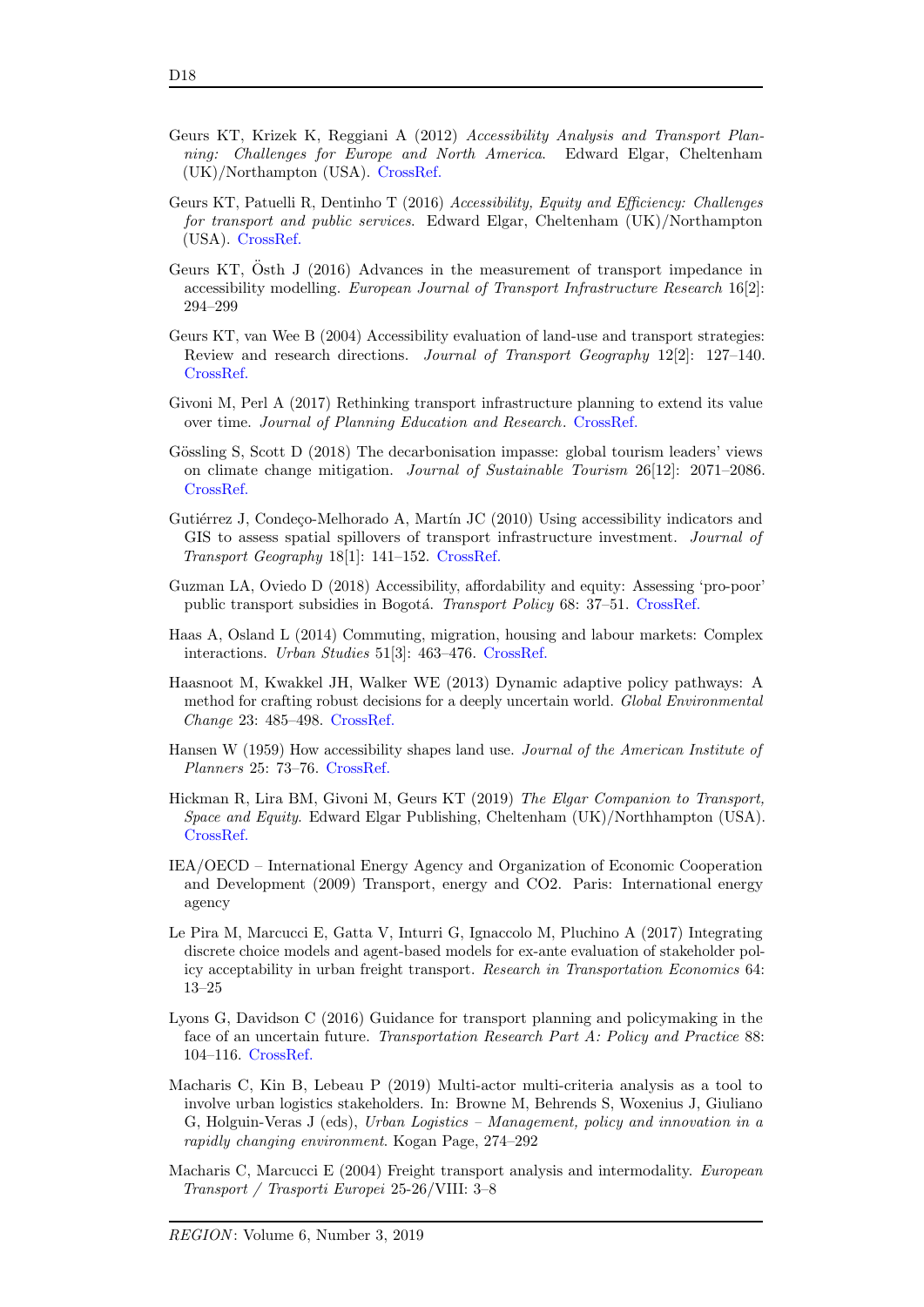- <span id="page-18-5"></span>Macharis C, Melo S (2011) City distribution and Urban freight transport: Multiple perspectives. Edward Elgar Publishing, Cheltenham (UK)/Northhampton (USA). [CrossRef.](https://doi.org/10.4337/9780857932754)
- <span id="page-18-4"></span>Macharis C, Melo S, Woxenius J, van Lier T (2014) Sustainable Logistics. Emerald, Bingley (UK)
- <span id="page-18-7"></span>Marcucci E, Gatta V (2016) How good are retailers in predicting transport providers' preferences for urban freight policies? ... and vice versa? Transportation Research Procedia 12: 193–202. [CrossRef.](https://doi.org/10.1016/j.trpro.2016.02.058)
- <span id="page-18-13"></span>Marcucci E, Gatta V (2017) Investigating the potential for off-hour deliveries in the city of Rome: Retailers' perceptions and stated reactions. Transportation Research Part A: Policy and Practice 102: 142–156. [CrossRef.](https://doi.org/10.1016/j.tra.2017.02.001)
- <span id="page-18-8"></span>Marcucci E, Gatta V, Le Pira M (2018) Gamification design to foster stakeholder engagement and behavior change: an application to urban freight transport. Transportation Research Part A: Policy and Practice 118: 119–132. [CrossRef.](https://doi.org/10.1016/j.tra.2018.08.028)
- <span id="page-18-6"></span>Marcucci E, Gatta V, Marciani M, Cossu P (2017a) Measuring the effects of an urban freight policy package defined via a collaborative governance model. Research in Transportation Economics 65: 3–9. [CrossRef.](https://doi.org/10.1016/j.retrec.2017.09.001)
- <span id="page-18-14"></span>Marcucci E, Le Pira M, Carrocci CS, Gatta V, Pieralice E (2017b) Connected shared mobility for passengers and freight: Investigating the potential of crowdshipping in urban areas. Models and Technologies for Intelligent Transportation Systems (MT-ITS), 2017 5th IEEE international conference. [CrossRef.](https://doi.org/10.1109/mtits.2017.8005629)
- <span id="page-18-15"></span>Marcucci E, Le Pira M, Gatta V, Ignaccolo M, Inturri G, Pluchino A (2017c) Simulating participatory urban freight transport policy-making: Accounting for heterogeneous stakeholders' preferences and interaction effects. Transportation Research Part E 103: 69–86
- <span id="page-18-9"></span>Martín JC, Reggiani A (2007) Recent methodological developments to measure spatial interaction: synthetic accessibility indices applied to high-speed train investments. Transport Reviews 27[5]: 551–571. [CrossRef.](https://doi.org/10.1080/01441640701322610)
- <span id="page-18-10"></span>Martín JC, van Wee B  $(2011)$  Guest editorial: What can we learn from accessibility modelling? European Journal of Transport and Infrastructure Research 11[4]: 346–349
- <span id="page-18-12"></span>Milakis D (2019) Long-term implications of automated vehicles: an introduction. Transport Reviews 39[1]: 1–8. [CrossRef.](https://doi.org/10.1080/01441647.2019.1545286)
- <span id="page-18-2"></span>Milakis D, Kroesen M, van Wee B (2018) Implications of automated vehicles for accessibility and location choices: Evidence from an expert-based experiment. Journal of Transport Geography 68: 142–148. [CrossRef.](https://doi.org/10.1016/j.jtrangeo.2018.03.010)
- <span id="page-18-1"></span>Milakis D, van Arem B, van Wee B (2017) Policy and society related implications of automated driving: A review of literature and directions for future research. Journal of Intelligent Transportation Systems 21[4]: 324–348. [CrossRef.](https://doi.org/10.1080/15472450.2017.1291351)
- <span id="page-18-0"></span>Miyoshi C, Mason K, Martini G (2018) Editorial: Enhancing the network efficiency: air transport and sustainability. Journal of Air Transport Management 69: 213–214. [CrossRef.](https://doi.org/10.1016/j.jairtraman.2018.02.001)
- <span id="page-18-3"></span>OECD – Organization of Economic Cooperation and Development (2009) Society at a glance 2009. Oecd social indicators. paris: Oecd
- <span id="page-18-11"></span> $\ddot{\text{O}}$ sth J, Dolciotti M, Reggiani A, Nijkamp P (2018a) Social capital, resilience and accessibility in urban systems: A study on Sweden. Networks and Spatial Economics 18: 313–336. [CrossRef.](https://doi.org/10.1007/s11067-017-9375-9)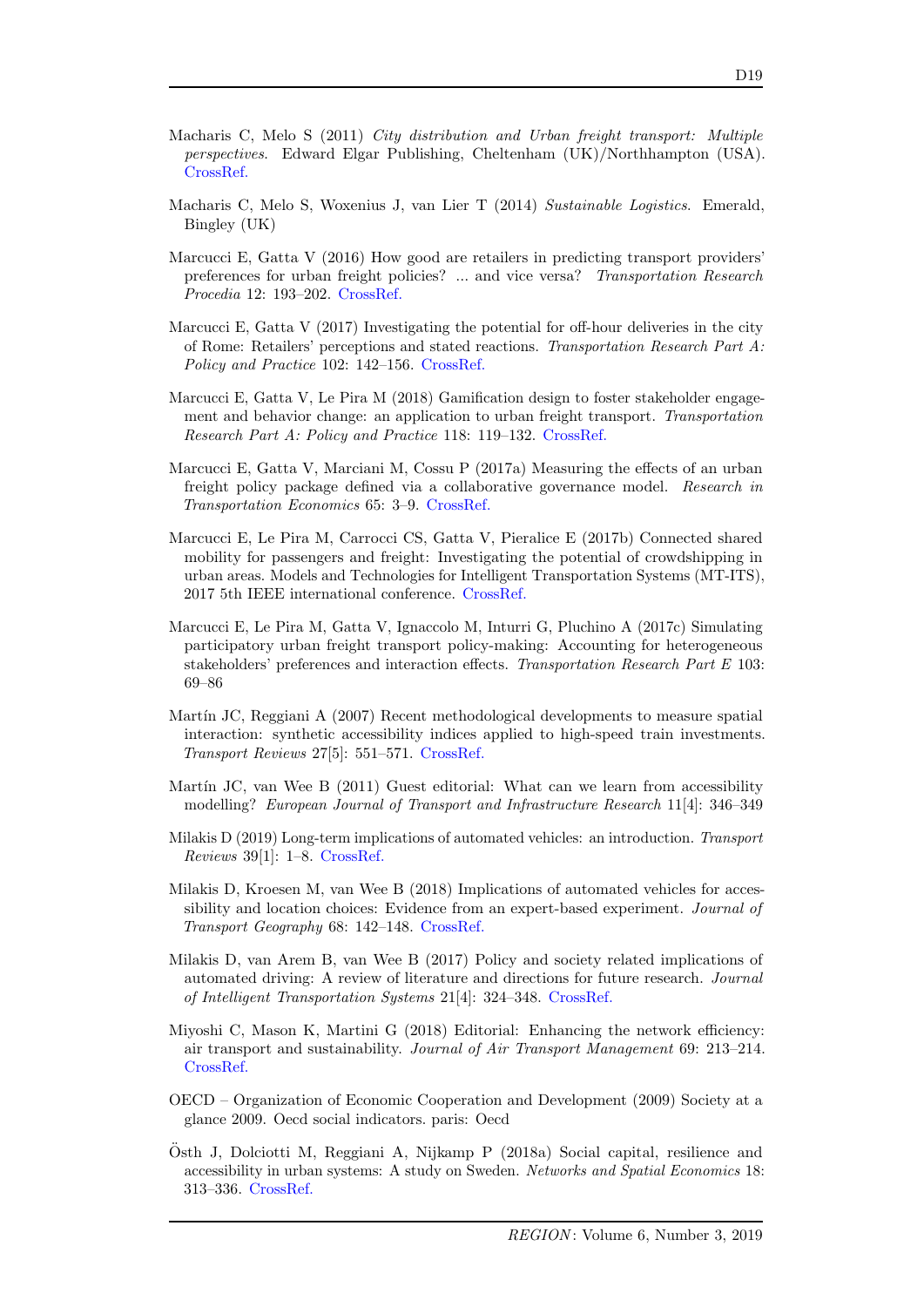- <span id="page-19-10"></span>Osth J, Reggiani A, Galiazzo G  $(2014)$  Novel methods for the estimation of cost-distance decay in potential accessibility models. In: Condeço-Melhorado A, Reggiani A, Gutiérrez J (eds), Accessibility and Spatial Interaction. Edward Elgar Publishing, Cheltenham (UK)/Northhampton (USA), 15–37. [CrossRef.](https://doi.org/10.4337/9781782540731.00008)
- <span id="page-19-11"></span>Osth J, Reggiani A, Nijkamp P (2018b) Resilience and accessibility of Swedish and Dutch ¨ municipalities. Transportation 45[4]: 1051–1073. [CrossRef.](https://doi.org/10.1007/s11116-017-9854-3)
- <span id="page-19-3"></span>Peeters P (2017) Tourism's impact on climate change and its mitigation challenges. how can tourism become 'climatically sustainable'? PhD-dissertation, TU Delft, Delft, The Netherlands
- <span id="page-19-4"></span>Peeters P, Schouten F (2006) Reducing the ecological footprint of inbound tourism and transport to Amsterdam. Journal of Sustainable Tourism 14[2]: 157–171. [CrossRef.](https://doi.org/10.1080/09669580508669050)
- <span id="page-19-17"></span>Priya Uteng T, Lucas K (2017) Urban Mobilities in the Global South. Routledge, New York. [CrossRef.](https://doi.org/10.4324/9781315265094-1)
- <span id="page-19-7"></span>Raun J, Ahas R, Tiru M (2016) Measuring tourism destinations using mobile tracking data. Tourism Management 57: 202–212. [CrossRef.](https://doi.org/10.1016/j.tourman.2016.06.006)
- <span id="page-19-9"></span>Reggiani A, Martín JC (2011) Guest editorial: New frontiers in accessibility modelling: An introduction. *Networks and Spatial Economics* 11[4]: 577–580. [CrossRef.](https://doi.org/10.1007/s11067-011-9155-x)
- <span id="page-19-5"></span>Rom˜ao J, Kourtit K, Neuts B, Nijkamp P (2018) The smart city as a common place for tourists and residents: A structural analysis on the determinants of urban attractiveness. Cities 78: 67–75. [CrossRef.](https://doi.org/10.1016/j.cities.2017.11.007)
- <span id="page-19-6"></span>Rom˜ao J, Neuts B, Nijkamp P, van Leeuwen ES (2015) Tourist loyalty and e-services: A comparison of behavioural impacts in Leipzig and Amsterdam. Journal of Urban Technology 22[2]: 85–101. [CrossRef.](https://doi.org/10.1080/10630732.2015.1018724)
- <span id="page-19-14"></span>Schroll C (2015) Splitting the bill: Creating a national car insurance fund to pay for accidents in autonomous vehicles. Northwestern University Law Review 109[3]: 803–834
- <span id="page-19-8"></span>Serafini S, Nigro M, Gatta V, Marcucci E (2018) Sustainable crowdshipping using public transport: A case study evaluation in Rome. Transportation Research Procedia 30: 101–110. [CrossRef.](https://doi.org/10.1016/j.trpro.2018.09.012)
- <span id="page-19-2"></span>Shin EJ (2019) Self-employment and travel behavior: A case study of workers in central Puget Sound. Transport Policy 73: 101–112. [CrossRef.](https://doi.org/10.1016/j.tranpol.2018.11.002)
- <span id="page-19-1"></span>Shliselberg R, Givoni M (2018) Motility as a policy objective. Transport Reviews 38[3]: 279–297
- <span id="page-19-12"></span>Taylor M (2017) Vulnerability analysis for transportation networks. Elsevier, Amsterdam
- <span id="page-19-0"></span>Thomopoulos N, Givoni M, Rietveld P (2015) ICT for Transport: Opportunities and Threats. Edward Elgar, Cheltenham (UK)/Northhampton (USA)
- <span id="page-19-13"></span>Tranos E, Mack E (2018) Big data: A new opportunity for transport geography? Journal of Transport Geography 76: 232–234. [CrossRef.](https://doi.org/10.1016/j.jtrangeo.2018.08.003)
- <span id="page-19-15"></span>Valeri E, Gatta V, Teobaldelli D, Polidori P, Barratt B, Fuzzi S, Kazepov Y, Sergi V, Williams M, Maione M (2016) Modelling individual preferences for environmental policy drivers: Empirical evidence of Italian lifestyle changes using a latent class approach. Environmental Science & Policy 65: 65–74
- <span id="page-19-18"></span>Vanclay F (2002) Conceptualising social impacts. Environmental Impact Assessment Review 22[3]: 183–211. [CrossRef.](https://doi.org/10.1016/s0195-9255(01)00105-6)
- <span id="page-19-16"></span>Widener MJ, Hatzopoulou M (2016) Contextualizing research on transportation and health: a systems perspective. Journal of Transport & Health 3[3]: 232-239